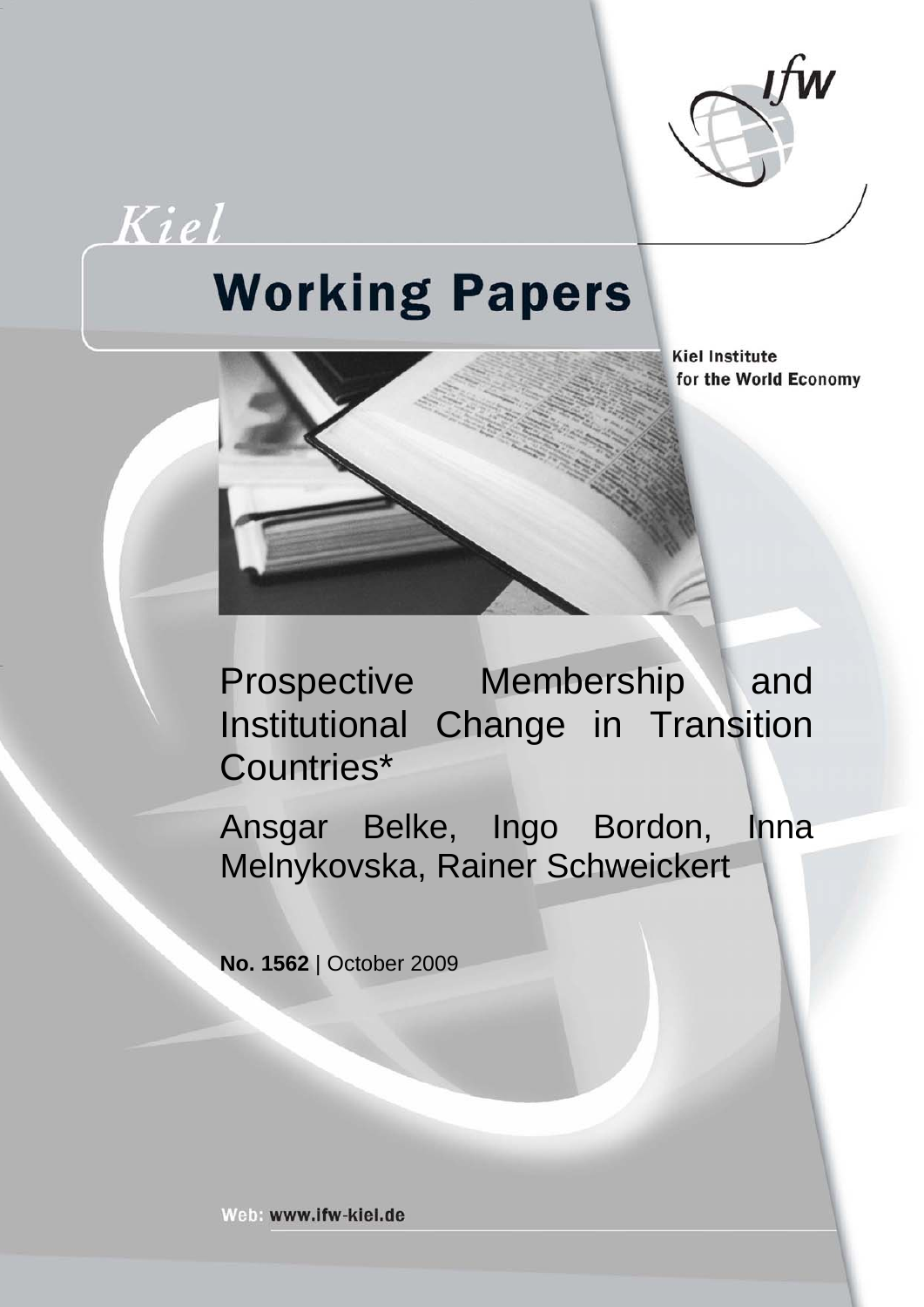Kiel Working Paper No. 1562 | October 2009

# **Prospective Membership and Institutional Change in Transition Countries\***

by

Ansgar Belke, Ingo Bordon, Inna Melnykovska and Rainer Schweickert

#### **Abstract**

This paper quantifies the impact of incentives related to potential membership on institutional change as measured by the World Bank Governance Indicators (WBGI). Based on a panel of 25 transition countries for the period from 1996 to 2008 we show that pre-accession incentives provided by EU *and* NATO clearly matter for institutional development. In addition, path-dependency determined by cultural norms may be overcome by economic liberalization while foreign aid seems to hamper institutional development.

*JEL-Codes*: F15, F20, F50, P20, P30, O19

*Keywords*: EU, NATO, Transition Economies, Institutional Change, Governance

University of Duisburg-Essen and DIW Berlin University of Kiel Universitaetsstr. 12 Olshausenstraße 40 45117 Essen, Germany 24089 Kiel, Germany Phone: +49-201-8103-2277 Phone: +49-431-880-5217 E-mail: ansgar.belke@uni-due.de E-mail: inna.melnykovska@politik.uni-kiel.de

Universitaetsstr. 12 Duesternbrooker Weg 120 45117 Essen, Germany 24105 Kiel, Germany Phone: +49-201-8103-2263<br>Phone: +49-431-8814-494

**Ansgar Belke Inna Melnykovska** 

**Ingo Bordon Rainer Schweickert**  University of Duisburg-Essen Kiel Institute for the World Economy E-mail: ingo.bordon@uni-due.de E-mail:rainer.schweickert@ifw-kiel.de (**Corresponding author**)

\*We thank Hanno Heitmann for highly efficient technical assistance. The paper is an output of the ENEPO project financed by the EU in the Sixth Framework Program.

*Coverphoto: uni\_com on photocase.com* 

\_\_\_\_\_\_\_\_\_\_\_\_\_\_\_\_\_\_\_\_\_\_\_\_\_\_\_\_\_\_\_\_\_\_\_\_

*The responsibility for the contents of the working papers rests with the author, not the Institute. Since working papers are of a preliminary nature, it may be useful to contact the author of a particular working paper about results or caveats before referring to, or quoting, a paper. Any comments on working papers should be sent directly to the author.*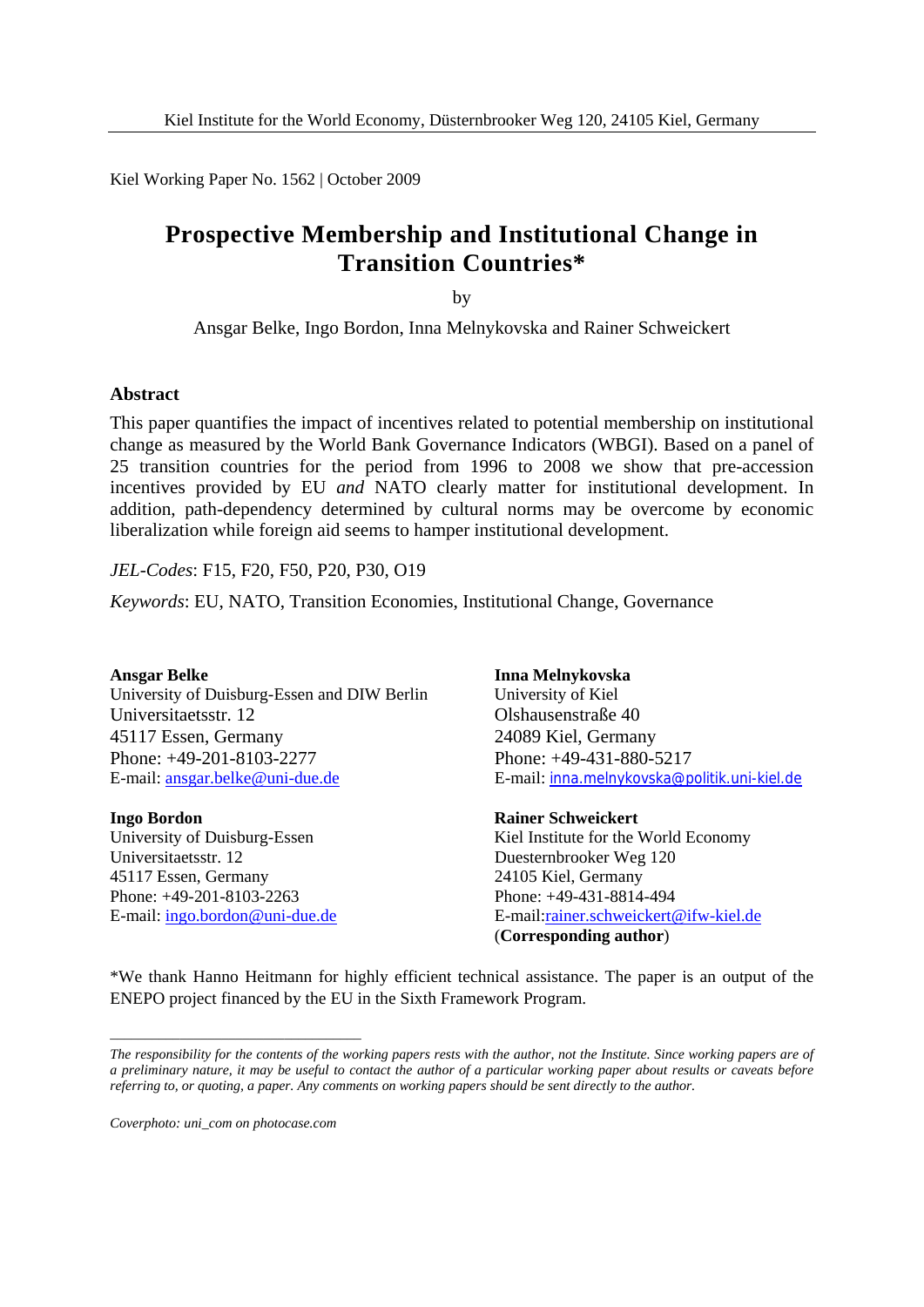# **1. Introduction**

Institution building in transition countries offers a unique historic experiment (Kornai 2006). Because most countries had to start from scratch in the 1990s, institutional change was comparably comprehensive, proceeded at a relatively high speed, and was especially prone to external influences on domestic policy decisions. Clearly, Europeanization, i.e. the adoption of EU rules by transition countries, is possibly "the most massive international rule transfer in recent history" (Schimmelpfennig and Sedelmaier 2005). The "Copenhagen criteria" for accession to the EU demand the fulfillment of a series of political, legal and economic criteria and the EU has indeed been successful in promoting democracy and economic development by fostering institution building in most central and eastern European transition countries (Roland 2006).

So far, the empirical evidence on the effects of potential membership on institutional dynamics in transition countries is rather limited. Of course, the impact of the EU has received some attention but recent papers focus mainly on internal economic, political, and cultural factors (Di Beck and Laeven 2006; Belke, Goecke and Hebler 2005; Tommaso, Raiser and Weeks 2007) treating accession to the EU rather as a control variable than as a main determinant of institutional change. In addition, the potential of NATO accession to provide incentives for institutional change has, so far, been neglected. NATO enlargement has been mostly analyzed with respect to economic aspects of regional security (e.g. Sandler and Hartley 1999) while, much as is the case for the EU, NATO accession is clearly conditioned on institutional reforms.

This paper intends to fill a gap in the literature by quantifying the effects of conditionality related to accession to EU and NATO on institutional change in transition countries. We are able to show that for our panel of transition countries, incentives provided by both EU *and* NATO clearly matter for institutional development. Section 2 gives a short overview of the existing literature which presents our theoretical arguments in terms of benefits and costs of institution building and serves to identify control variables for the subsequent empirical analysis. We proceed by outlining the empirical strategy and the operationalization of the theoretical concepts into measurable variables in section 3. Section 4 presents the empirical findings and section 5 concludes.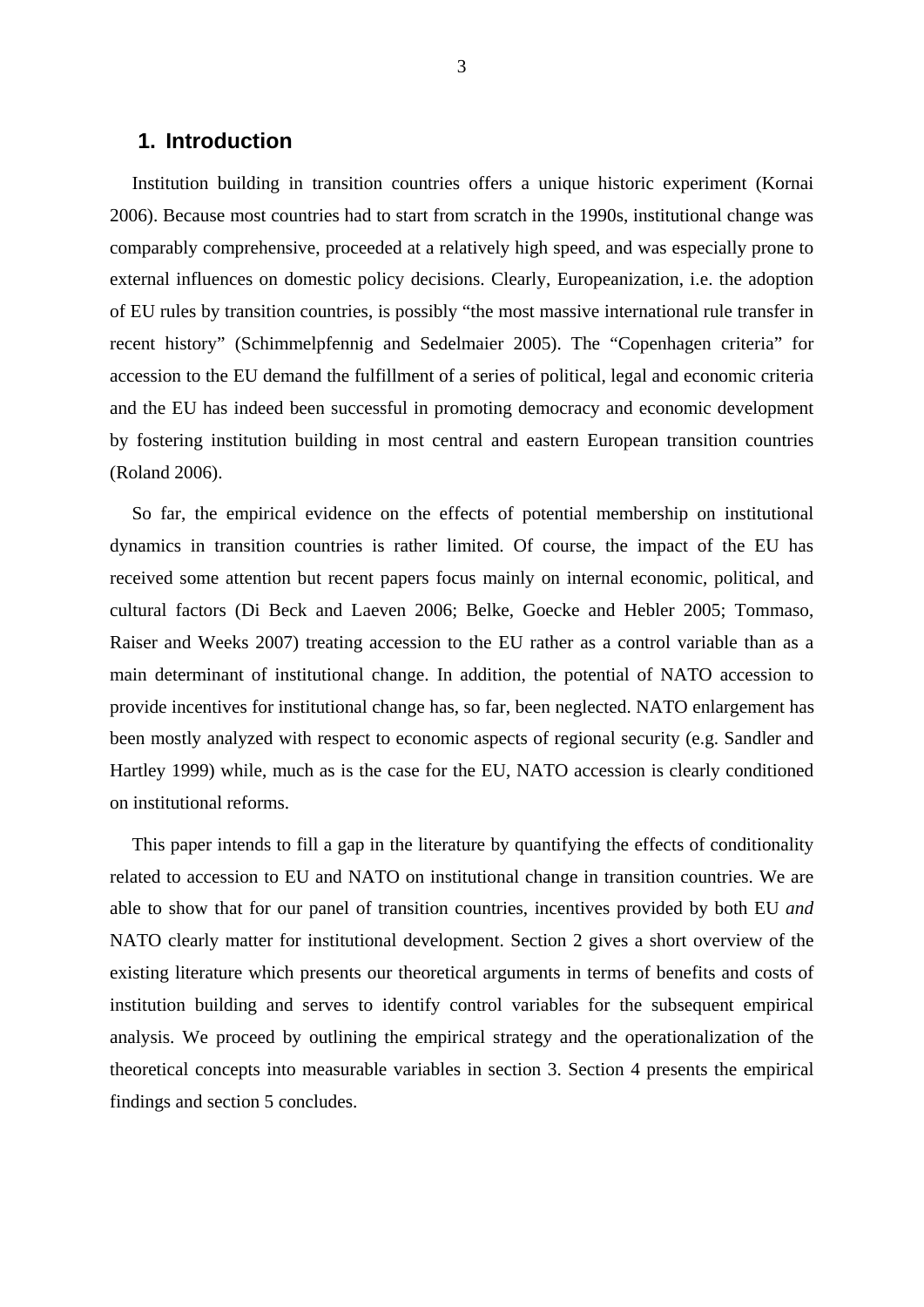# **2. The importance of external determinants of institutional change**

The case of European transition countries is clearly different from other developing and emerging market economies. Compared to developed countries, all of them had to built up democratic and market oriented institutions from scratch. This implied that institution building was comprehensive and fast. At the same time, the reunification of Europe after the breakdown of communist regimes has provided a strong pull effect in favor of good institutions. This implies that external influences driving institutional change should figure prominently in transition countries.

Generally, international organizations provide economic and other incentives in order to influence domestic reform policies. Offering conditional offers of membership and cooperation, they try to increase the net benefits of adopting a set of institutions which they see as desirable. They may even offer (or demand from) cooperating countries to import their institutions in order to reduce the costs and speed up institutional reforms (Way and Levitsky 2007). In the context of the European transition countries, three international organizations are providing this kind of incentives and have integrated transition countries over the past 15 years: EU, NATO, and WTO (see Table 1 for the chronology of cooperation and accession).

### - Table 1 about here –

Concerning the impact of the EU on institutional change in transition countries, there is little doubt that membership matters. Way and Levitsky (2007) explain the institutional divide between the democratic Central and Southeastern Europe and the autocratic CIS by potential membership in the EU. Similarly, Pop-Eleches (2007) argues that post-communist democratization has been faster and less prone to reversals in the countries where for geographic, historical, cultural, and economic reasons the promise of deep integration with Western Europe was the strongest at the outset of the transition. According to Haughton (2007), the EU's 'transformative power' is strongest when deciding to open accession negotiations. The EU's influence is also shown to be stronger in some areas, especially in economic aspects necessary to establish the single market, while it is clearly weaker in other areas like minority protection. Schimmelpfennig (2007) argues that only the credible conditional promise of membership has had the potential to produce compliance with liberaldemocratic norms in norm violating transformation countries. According to case studies on Latvia, Slovakia and Turkey, EU democratic conditionality is shown to work through a strategy of "reinforcement by reward" through intergovernmental bargaining. These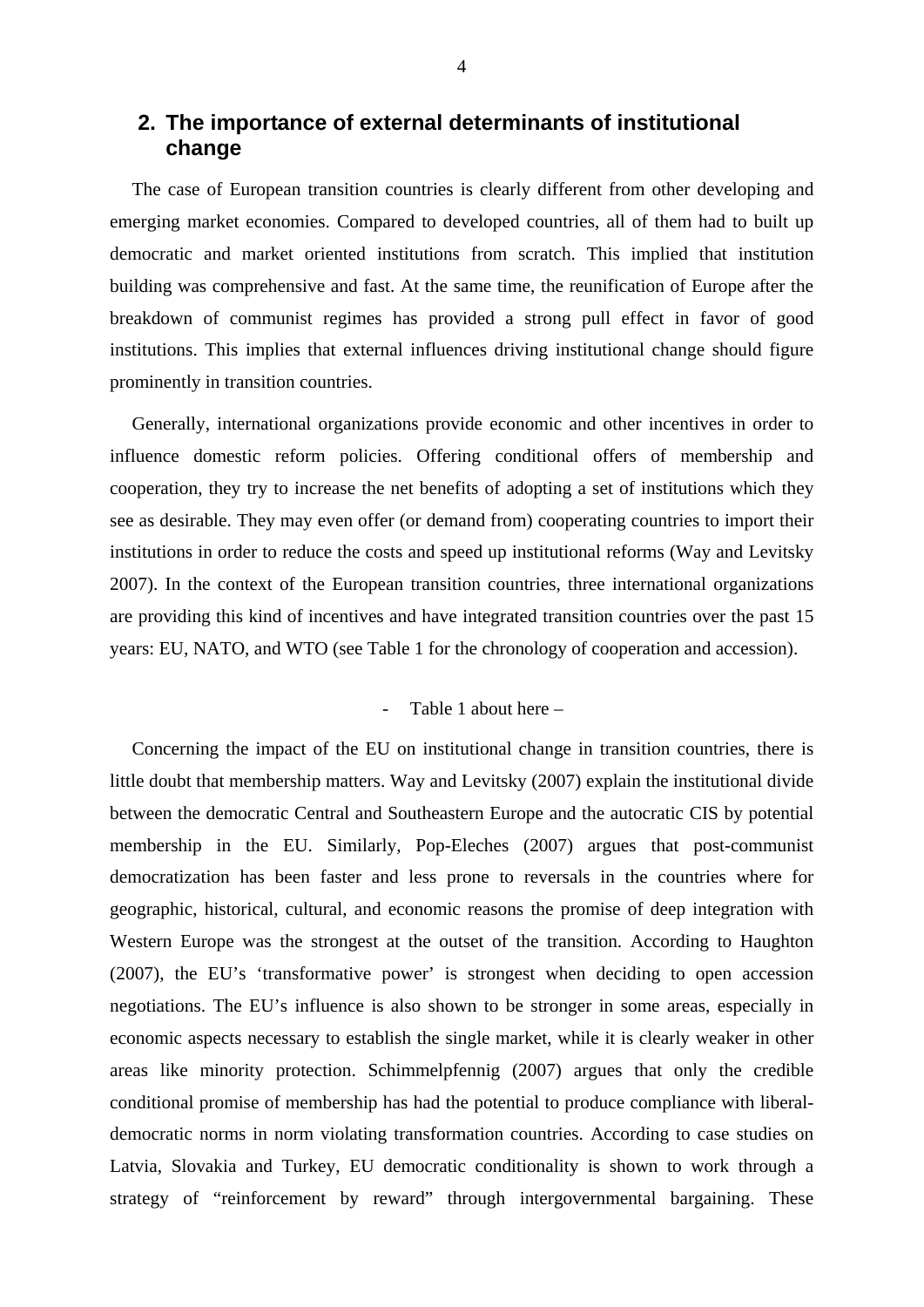arguments are confirmed by Beck and Leaven (2006) who show that EU membership provides an additional positive effect on institutional change in European transition countries. They measure institutional change using the World Bank Governance Indicators (WBGI). However, using the cross country approach adopted by Beck and Leaven would only allow us to include control variables like EU membership one-by-one which creates serious problems of misspecification.

In contrast, only a few studies analyze the impact of the EU on institutional change by means of agreements below a membership perspective. Positive effects of links to the EU may be reached via a variety of channels: by promoting democratic attitudes among citizens, delivering political incentives for elites (in government and in the opposition), fostering domestic power balance shifts in favor of democratic politicians, and the adoption of better democratic governance through incentives for public administration reform (Pop-Eleches 2007). Hence, democracy is promoted by a combination of political conditionality and significant political and economic incentives. Di Tommaso, Raiser, and Weeks (2007) confirm the positive impact of basic agreements between the EU and transition countries which are open to all transition countries. While this finding would allow for some optimism regarding weak incentives provided by the European Neighbourhood Policy (ENP), the paper uses indicators provided by the EBRD for measuring institutional change in terms of economic institutions only. However, the Europeanization strategy of the EU is not restricted to a narrow concept of economic institutions but targets political and legal institutions as well. Therefore, there is some scope for checking the robustness of the result by estimating the impact of basic EU agreements on a broad concept of institutional development as measured by the WBGI.

While this process of EU enlargement figured prominently in the transition literature, NATO membership and enlargement is almost exclusively discussed in terms of regional security (see, e.g., Sandler and Hartley 1999; Andrei and Teodorescu 2005). However, as a strategic response to the end of the Cold War, NATO increasingly moved from being a military alliance towards a political alliance (Fierke and Wiener 1999). NATO enlargement has been primarily driven by the internal challenge to adjust to the new global order and to hold the leading position on security issues in Europe. It can be interpreted as a reaction to Western European intensions to strengthen the Conference on Security and Cooperation in Europe (CSCE) in order to limit NATO hegemony and was perceived by the Clinton administration as being closely bound up with the maintenance of US leadership within NATO (Holbrooke 1995). NATO enlargement started only after the NATO-Russia agreement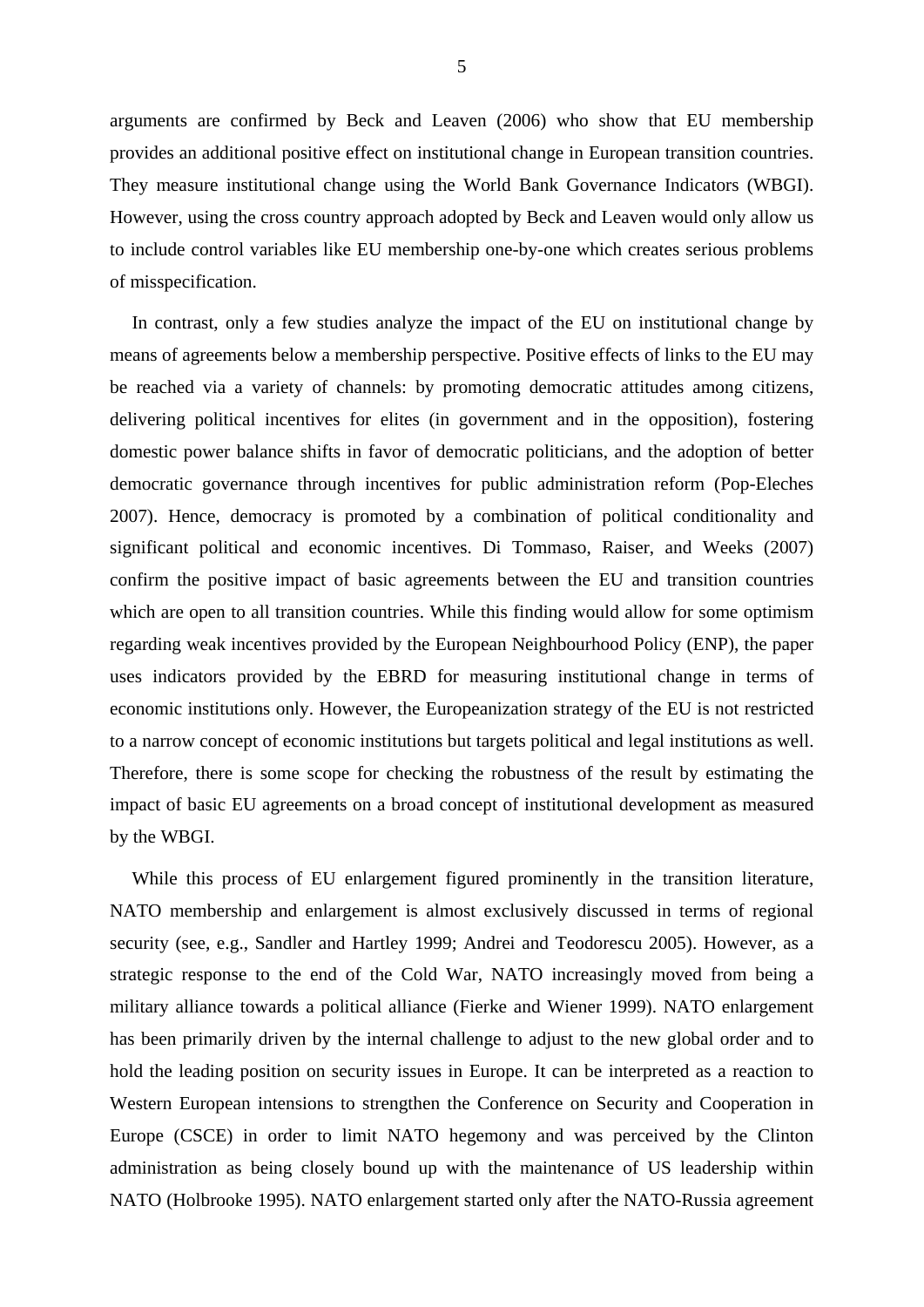in 1997 which opened the door for Eastern European countries (Asmus 2002) but outpaced EU enlargement in some cases (Table 1).

Notwithstanding this competition between EU and NATO, the entry procedures share some common elements. NATO also invited groups of countries to enter negotiations and, most importantly, NATO also has developed a concept for enlargement which formulates preconditions for entry. As a procedure for nations wishing to join the NATO, a mechanism called Membership Action Plan (MAP) was approved at NATO's Washington Summit of 1999. A country's participation in MAP entails the annual presentation of reports concerning its progress on five different measures. Four measures on organization, resources, safeguards, and compatibility – much like the Acquis Communautaire in the case of the EU – focus on the potential of (military) cooperation between the accession country and NATO. The fifth and possibly the most important measure in terms of incentives for institutional development demands the willingness to settle international, ethnic or external territorial disputes by peaceful means, to commit to the rule of law and human rights, and to allow for democratic control of the armed forces and the military budget.

Although there is a clear bias towards military and security issues, NATO accession requires a minimum of institutional standards, the "carrot" in this case being regional security rather than economic cooperation. While this aspect may gain in importance over the next decades, it remains an open question whether or not NATO, until now, has been able to support institutional development as a kind of by-product of its enlargement. The few studies analyzing this aspect rely on qualitative assessment and come to opposite conclusions (e.g., Epstein 2005; Reiter 2001). An empirical test of the hypothesis that NATO accession has a positive impact on institutional development which is comparable to the impact of EU accession is still missing.

While the incentives provided by the NATO have not been considered in the quantitative literature, those offered by the WTO have been analyzed. Beyond its direct impact on import liberalization and macroeconomic policies, WTO membership helps to reduce incentives for corruption by providing countries with powerful institutional checks and balances in the international economic sphere. To become a WTO member, a set of institutions and policies has to be implemented. Consequently, these WTO-conform institutions and policies contribute to the openness of the economy, enhance the transparency and promote the rule of law (Bacchetta and Drabek 2004). The institutional quality is even affected long before the actual accession to the WTO in the process of the preparation and separate negotiations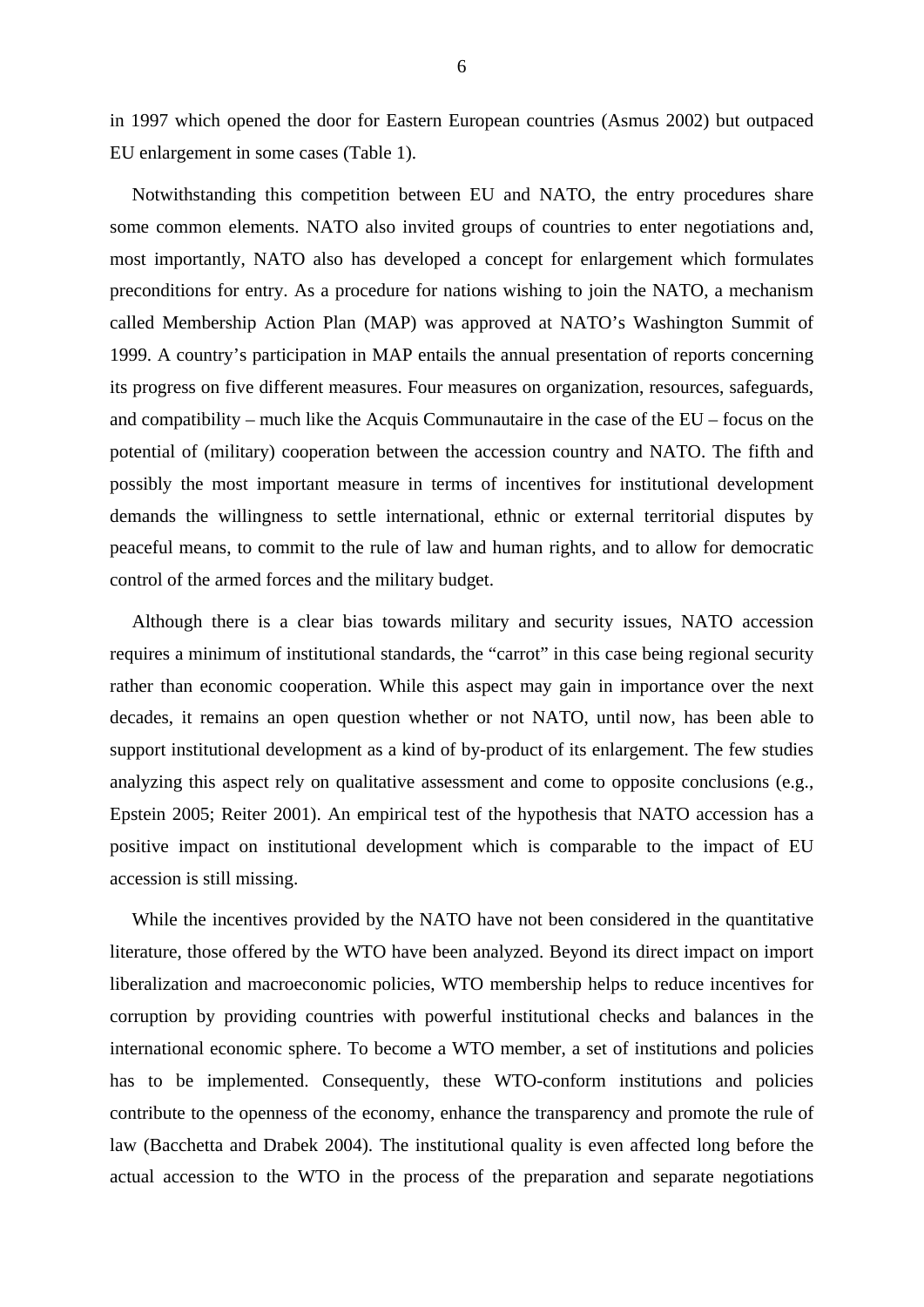between countries. However, as reported in Busse et al. (2007), empirical studies largely fail to show a significant impact once trade flows are controlled for. In addition, Table 1 reveals that some transition countries became WTO members during communism which would imply that membership may be unrelated to comprehensive institutional reforms.

All in all, especially EU and NATO membership and cooperation can be expected to exert a positive influence on institutional quality in transition countries through conditional offers of membership or cooperation. The resulting economic or security-related benefits increase the payoff of institutional reforms. When the incentives are effective, institutional change will be triggered or accelerated as the benefits increase for given costs of institutional reform.

However, external factors influencing benefits or costs of institutional reforms in transition countries go well beyond official relations with well-governed countries. These factors can be described as proximity (to the West) and comprise trade, capital flows, and cultural norms. Proximity in terms of cultural norms is assumed to provide a significant path-dependency concerning institutional development, since the culture of a society adjusts only slowly to changing economic circumstances. This is owed to a high persistence of cultural norms and human belief systems (Di Tommasso, Raiser, and Weeks 2007; Kitschelt 2001; La Porta, Shleifer and Vishny 1999; Guiso, Sapienza and Zingales 2006). Trade and capital inflows go hand in hand with interaction with outside economic agents. This interaction with the outside world lowers the costs of adapting institutions similar to those of the trading partners. In line with this claim, several studies have shown that more open economies tend to have better institutions (see, e.g., Wei 2002; Islam and Montenegro 2002; IMF 2005).

Development aid and foreign direct investment (FDI) can also be expected to foster institutional change. Apart from the interaction with outside agents, aid is increasingly conditioned on the institutional quality in the receiving country (Claessens, Cassimon and van Campenhout 2007; Thiele, Nunnenkamp and Dreher 2007). FDI inflows may also help to promote better institutions in CIS countries when foreign firms export their (possibly) superior governance standards. This positive effect is, however, not necessarily observed. Focusing on corruption, Hellmann, Jones and Kaufmann (2002) show that foreign firms are more likely than domestic firms to pay kickbacks for public procurement contracts. Also aid may have detrimental effects: By expanding a government's external resources, foreign aid can weaken institutions by reducing accountability. Rajan and Subramanian (2007) provide some evidence for the relevance of this effect. They show that industries which are more sensitive to bad governance grow at a slower pace in countries that receive more aid. Hence,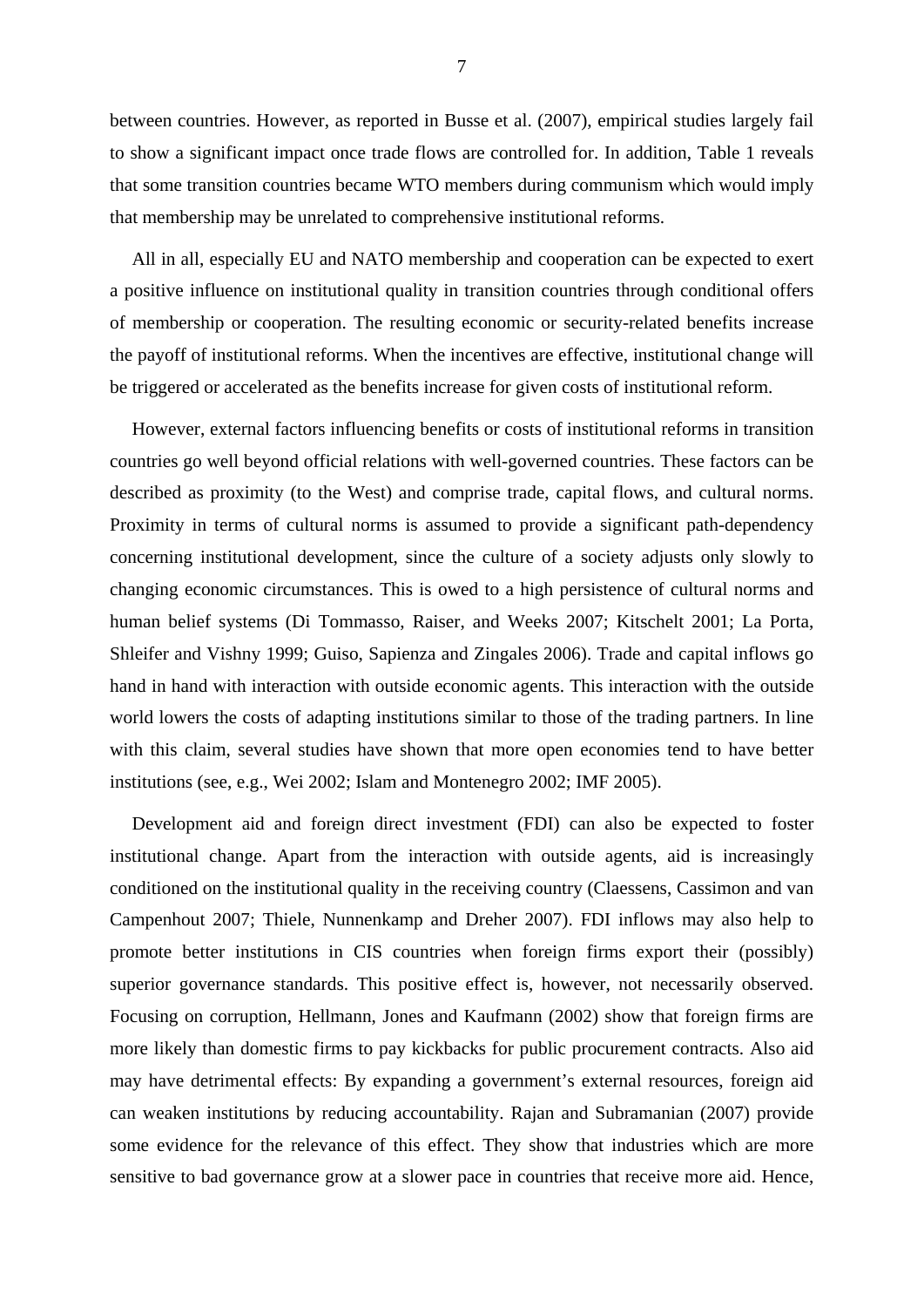different to EU and NATO membership and cultural proximity, capital inflows may also provide disincentive effects due to the related resource inflows. Addressing the impact of official development assistance on governance over time and across countries, Busse and Gröning (2009) find empirical evidence that increasing aid has to be treated with caution, as rent seeking behavior and moral hazard problems of high development assistance levels could lead to a postponement of governance improving reforms.

In contrast to external determinants, internal economic and political determinants of institutional change in transition countries have been analyzed to a considerable extent. The modernization hypothesis states that the benefit of institutions is increasing with the level of economic development (see, e.g., Lipset 1959; Acemoglu et al. 2007). Similarly, the Grand Transition view sees development as a process where steady economic growth causes transition of all institutions (Paldam and Gundlach 2008). However, economic shocks and macroeconomic performance may also be an important determinant of political transition (Acemoglu and Robinson 2006; Paldam 2002). These shocks give rise to a window of opportunity for citizens to contest power, as the cost of fighting ruling autocratic regimes is relatively low. When citizens reject policy changes that are easy to renege upon once the window of opportunity closes, autocratic regimes must make democratic concessions to avoid costly repression (see also Brückner and Ciccone 2008). Hence, the net benefits from the perspective of ruling elites in cooperating countries depend on the macroeconomic conditions.

Apart from economic performance, economic policy is also important for driving institutional change especially in transition countries. When economic policy reform and institutional reform are complements, economic policy can lower the cost of institutional change. Looking at the typical sequencing of reforms supports the view that economic liberalization, privatization, and the granting of basic political rights usually preceded institutional reforms. Examples include the establishment of a competition authority and stronger financial market supervision. Hence, policy can to some extent break pathdependence through economic and political liberalization (Di Tommaso, Raiser and Weeks 2007; Havrylyshyn 2006).

Turning to political factors, several channels of influence can be identified. There is a sizeable strand of the literature arguing that initial conditions determine future outcomes (Fish 1997; Kopstein and Reilly 2000), possibly by causing costs of change to be prohibitively high. A related argument is provided by Beck and Laeven (2006). They argue that political entrenchment and reliance on natural resources critically determines whether the behavior of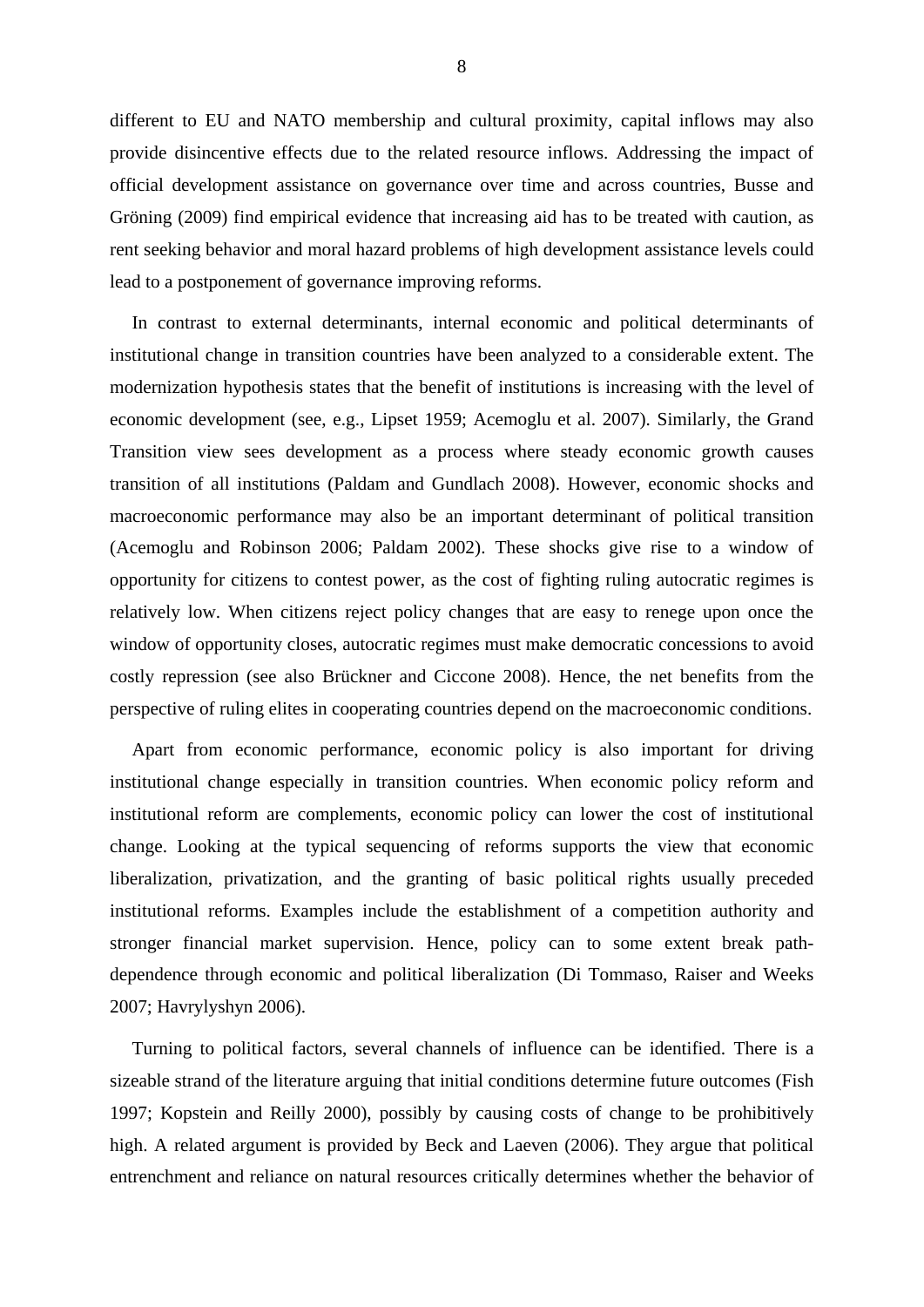the ruling elite and thus the transition process is catalytic or extractive. The adverse effect of resource abundance on institutional quality due to disincentives to reform has been confirmed by other studies, especially for accessible resources with easy appropriation of rents through state institutions (in general cf. Isham et. al. 2005; Sala-i-Martin and Subramanian 2003; Collier and Hoeffler 2004; Ploeg 2007; for CIS countries, cf. Auty 2001).

All in all, there is established evidence on the importance of internal determinants of institutional change. Path-dependency, especially with respect to the political factors, and conflicting evidence, especially with respect to the economic factors, may explain why institutional reforms often face considerable internal resistance. External factors which, so far, have not been considered in a comprehensive way in empirical analyses can be assumed to impact on internal decision making. Hence, in order to avoid misspecified models of institutional change, this requires a careful consideration of external determinants: membership and proximity to EU and NATO should matter for institutional change in transition countries.

## **3. Empirical model**

#### **3.1. Data**

1

We assess our hypothesis by analyzing the development of institutional characteristics in a sample of 25 transition economies between 1996 and 2008. Institutional quality is measured by the World Bank Governance Indicators (WBGI). The WBGI are calculated as the sum of six single indicators as provided by the World Bank (Kaufmann et al.  $2007$ ).<sup>1</sup> We argue that this is the most comprehensive measure of institutional development which is available for international comparisons and, at the same time, reflects the comprehensive conditions established for EU accession by the Copenhagen criteria. The WBGI include indicators on voice and accountability, political stability and absence of violence, government effectiveness, regulatory quality, rule of law, and control of corruption. Hence, the aggregate indicator combines legislative, administrative and legal aspects as well as political and economic institutions. At the same time, the calculation of the indices considers measurement errors and provides standardized measures. By using the WBGI, we follow Beck and Laeven (2006) but we will consider a full model in terms of external and internal determinants of institutional change. In this respect, we modify and extend the framework of Di Tommaso,

<sup>1</sup> The indicator is available at a two-year frequency from 1996 to 2002 and at an annual frequency from 2002 onwards.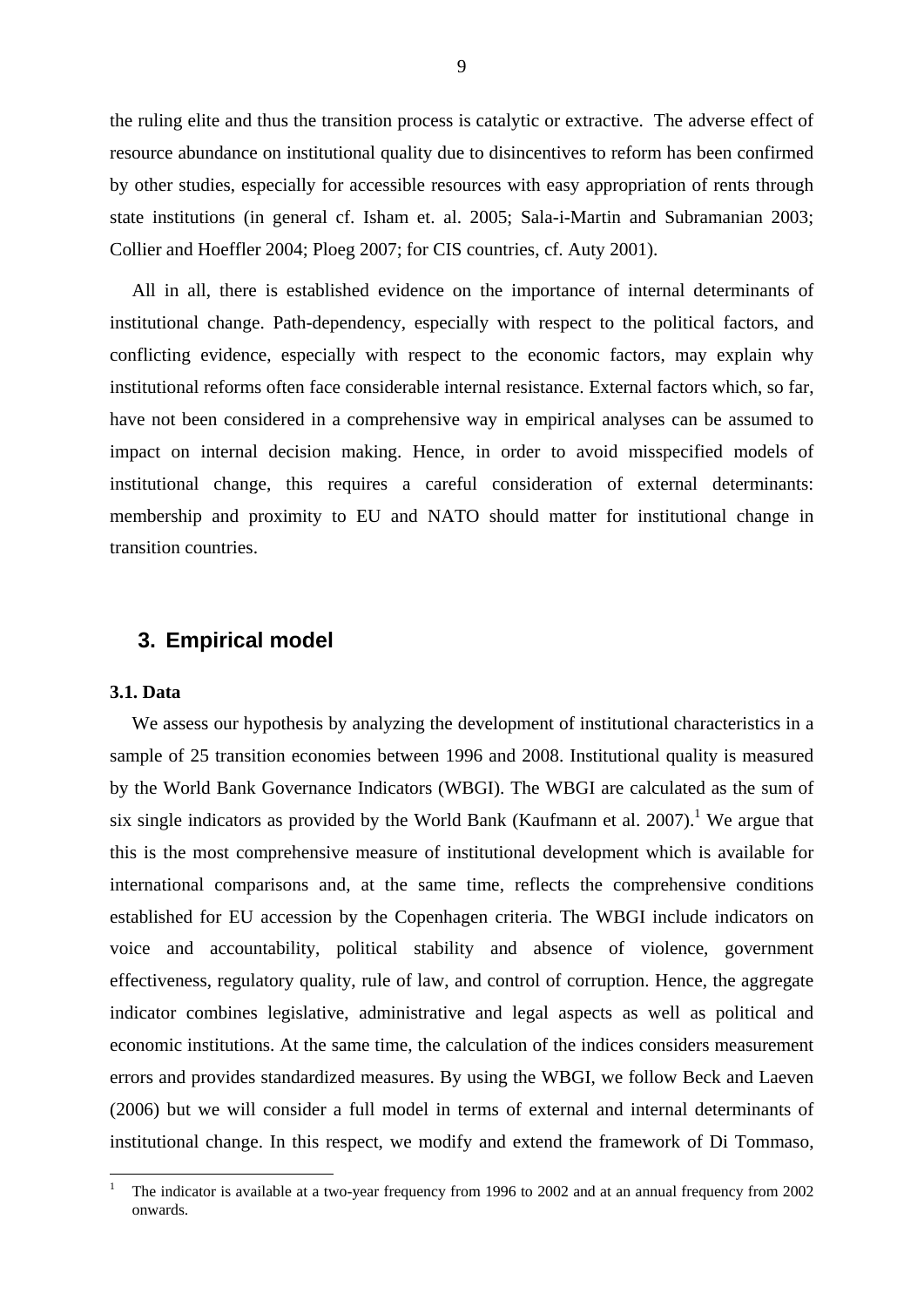Raiser, and Weeks (2007). The fact that key variables are comparable allows us to compare our findings about institutional change to those in the earlier literature.

A variety of explanatory variables are employed not only in order to assess their effects but also to proxy for important and otherwise unobserved country characteristics. The explanatory variables used in an extended model and their data sources are listed in Table 2. The variables are grouped into external and internal determinants according to the arguments outlined in Section 2.

#### Table 2 about here -

According to Section 2, integration into international organizations and proximity variables are included as external factors. EU SAA is a dummy variable which takes the value of one in a country for each year after Balkan countries signed a Stabilization and Association Agreement (SAA). Di Tommaso et al. (2007) used an integration variable which also considers Partnership and Cooperation Agreements (PCA). In 1996, however, these agreements have been concluded with almost all sample countries, the exception being basically Central Asian countries. Hence, any variation in an extended basic agreement variable would result from the variation in SAA's (see also Table 1). In addition, SAA different to PCA have a clear membership perspective for cooperating countries.

We measure incentives stemming from a NATO membership perspective by a NATO MAP dummy variable indicating whether a Membership Action Plan (MAP) has been established for a country. For the first CEECs entering NATO, the invitation for membership negotations are treated as a substitute for a formal MAP process. In addition, a WTO dummy indicates WTO membership. Here, negotiations are rather lengthy and the outcome is highly negotiable depending on the position of the accession country. As an indication for this, some CEECs have been members of WTO even before transition.

Proximity is measured along several dimensions. These include cultural proximity, i.e. a WESTERN dummy indicating whether a country belongs to the western Christian community, and measures of economic proximity to the rest of the world. Religious affiliation is only an imperfect measure of culture in general and we interpret this variable rather as a proxy for a complex set of initial conditions. Economic proximity is measured by three year moving averages of FDI and AID inflows. When interaction with developed countries generates institutional spillovers, we would expect that these variables capture them. AID and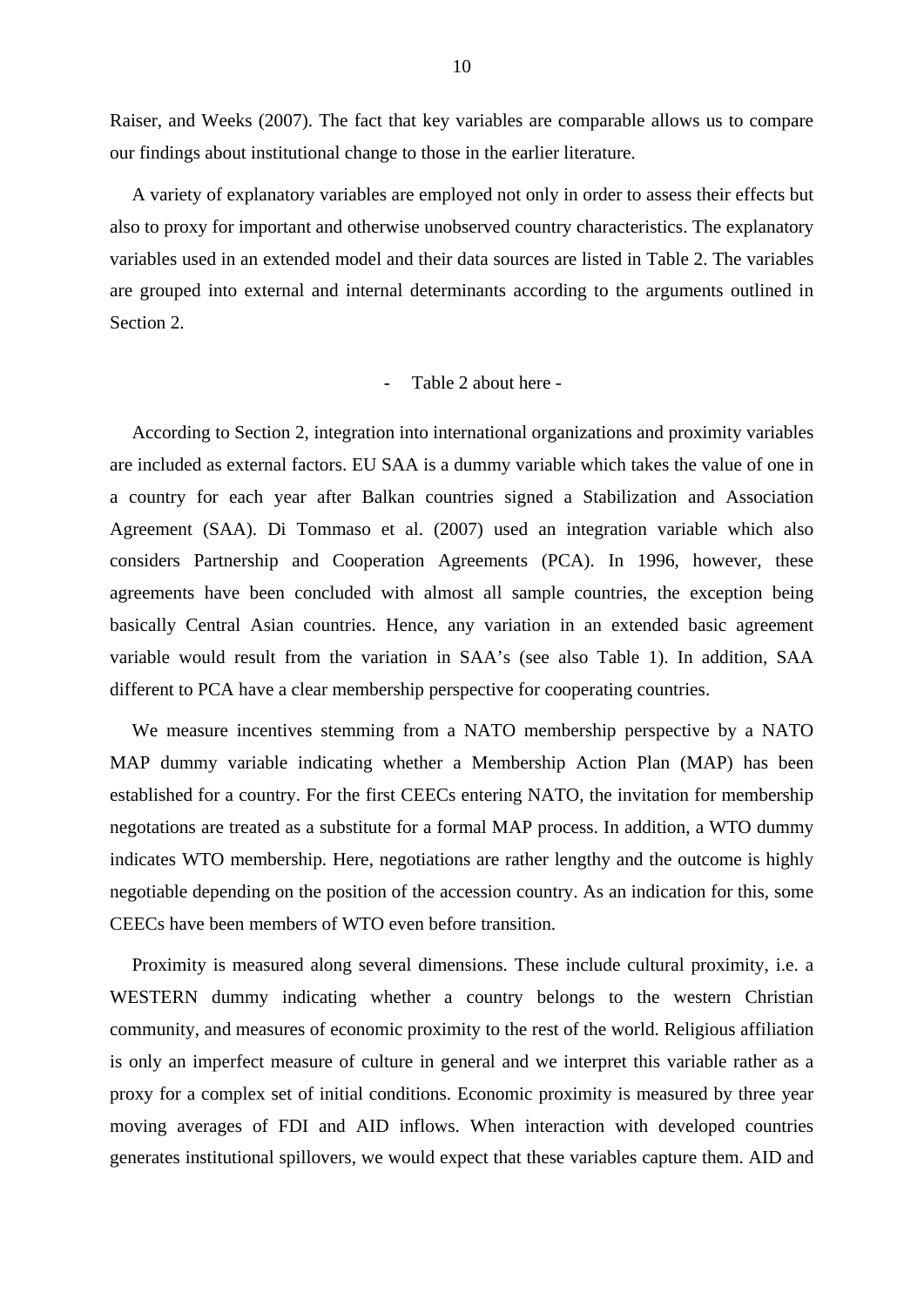FDI have, a priori, more ambiguous effects as they represent resource inflows which might ease the need of institutional reform or give incentives for rent-seeking behavior.<sup>2</sup>

Internal economic determinants include indicators of economic policy as well as economic performance. In line with Di Tommaso, Raiser, and Weeks (2007) we measure economic policy using the LIBERALIZATION indicator provided by the EBRD. Di Tommaso et al. found a positive impact on an aggregated EBRD indicator on institutions and we expect a similar impact on a broader concept of institutions not constructed by the EBRD itself. Economic performance is measured by moving averages of GROWTH of real GDP and INFLATION. Growth should matter if demand for institutions increases with income and GROWTH. Inflation is taken as a proxy for macroeconomic stability in a country and thus reflects the window of opportunity for regime changes. Together with INITIAL INCOME, measured in per capita terms, inflation can also be expected to proxy for country effects.

Internal political factors are chosen to reflect both incentives for policy as well as initial conditions. Initial political conditions, as well as initial income, are important if institutional development is path dependent. COHESION reflects whether the first post-communist government was relatively independent of the former communist party. INITIAL RIGHTS measures the individual political rights and TENSIONS is a dummy accounting for conflicts at the start of transition from communism.

While the above variables refer mostly to opportunities to build good institutions, the incentives for agents to do so are also important. When the economy disposes of sizeable amounts of extractable resources, political agents might have incentives to build institutions in a way which facilitates the extraction of a rent from these resources for them instead of ensuring good governance. We model this by introducing a variable measuring ENDOWMENT.

#### **3.2. Methodological issues**

1

For our analysis we rely on a standard linear regression model of the following type:

$$
y_{it} = \mathbf{x}_{it}^{\mathsf{\cdot}} \boldsymbol{\beta} + \mu_i + \nu_i + \varepsilon_{it} \qquad i = 1, 2, ..., N \quad ; \qquad 1 \leq t \leq T,
$$

<sup>2</sup> We consider geographical proximity, as reflected in the physical distance from the country's capital to Brussels, only in robustness checks because this variable is usually used as a catch-all for external influences which we model in detail. In the same vein, solely for the sake of completeness we did include exports in the regressions which we present here because a potential impact of openness or trade liberalization is included by either cooperation or liberalization variables.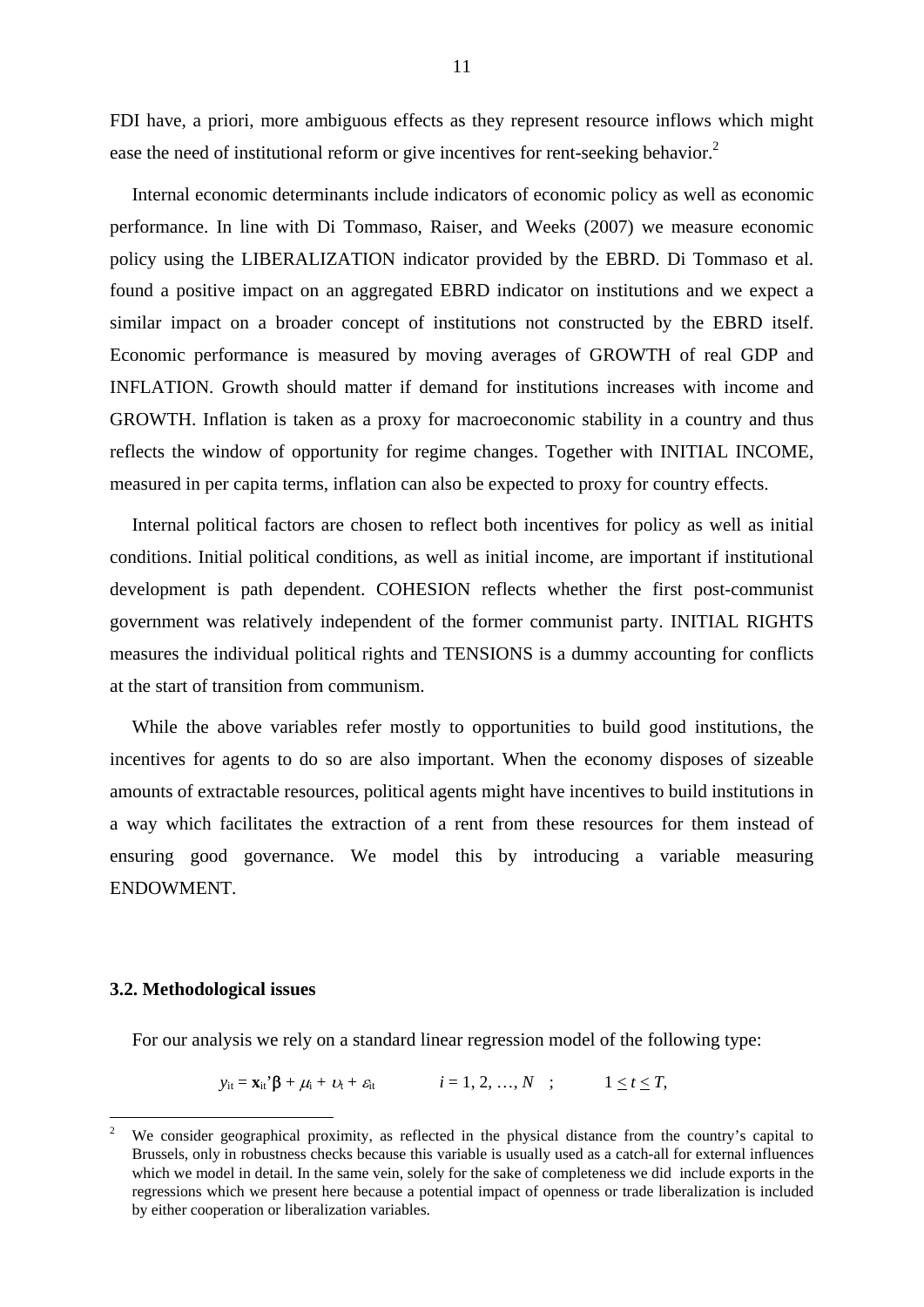$E(\mu_i) = E(\nu_i) = E(\varepsilon_{i} = E(\mu_i \nu_i) = E(\mu_i \varepsilon_{i}) = E(\nu_i \varepsilon_{i}) = 0.$ 

Here *i* indexes countries and *t* represents years, whereas  $\mathbf{x}_{it}$  is a column vector of explanatory variables. Notice that it is not assumed that the variables are observed in consecutive years.

In the context of institutional change, a simple regression analysis faces several difficulties. Heterogeneous country characteristics which cannot be completely observed and measured persist over time and affect both our explanatory as well as the dependent variable. Formally, this means that  $E(\mu_i \mathbf{x}_{it}) \neq 0$  for some *i*. This problem is traditionally addressed by two different strategies. In POLS regressions several measures of country characteristics which can be expected to account for several dimensions of relevant country characteristics may be introduced. In addition, country-fixed effects (FE) may account for any country specific explanations.<sup>3</sup>

It is important to highlight, however, that the fixed effects (FE) estimator identifies the vector  $β$  of marginal effects of the explanatory variables using only the variation of institutions within each country over time. While institutions are, in general, highly persistent and changes within countries are only relevant over longer time horizons, for our sample of transition countries, this variation within countries is also meaningful: transition countries experienced a unique period of accelerated and comprehensive institutional change which took only ten to fifteen years to completion (Kornai 2006). This would justify analyzing time horizons of one decade.

The FE regressions also give unbiased estimates of the time-varying variables. However, applying this procedure in our context of (almost) time-invariant variables is not undisputed. The first drawback of this procedure is well-known: Since the within-groups estimator ignores the between-groups variance, estimates for the time-invariant explanatory variables cannot be provided. Only very recently, researchers have started discussing a second drawback: Although coefficients are provided for variables that are hardly changing over time, the FE absorbs most of their explanatory power and estimates of these variables become inefficient (Plümper and Troeger, 2007). A third problem of identifying causal effects of the explanatory variables is related to the possible endogeneity of membership in institutions.

1

<sup>3</sup> Put differently, we transform our variables to deviations from country means to eliminate the time-invariant country-specific error term by introducing the country fixed effects. A first difference transformation, as used in Arellano-Bond and other GMM panel estimators, is not possible because the dependent variable is not observed for consecutive years. We also refrain from using two-step GMM for IV estimation and feasible GLS estimators ("random effects") because of the small size of the cross-section in our dataset.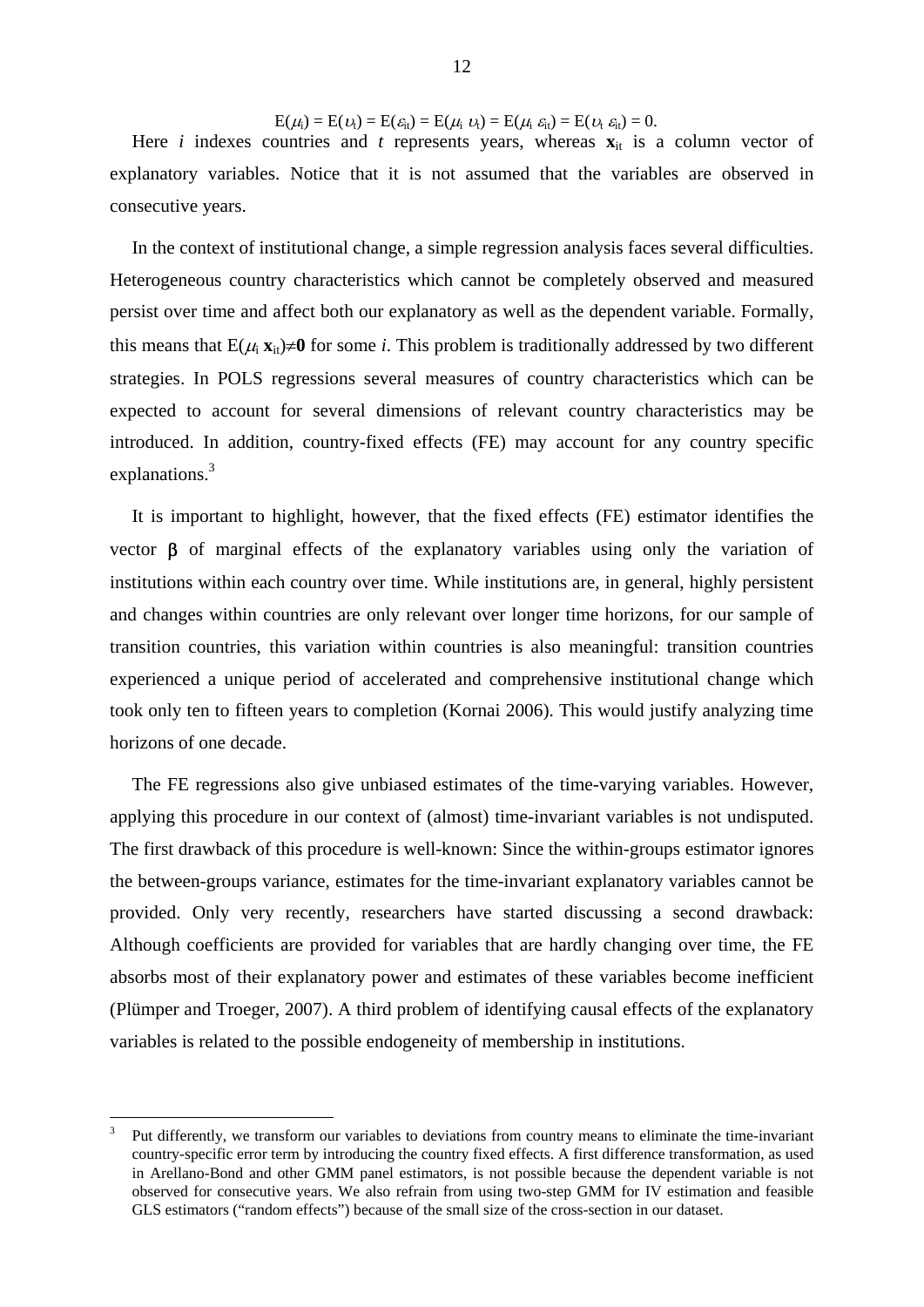Theory suggests that economic development and policies might possibly be affected by institutional development beyond country fixed effects:  $E(\varepsilon_i \mathbf{x}_{it}) \neq \mathbf{0}$  for some *i*, *t*. In both POLS and FE estimations, it is generally possible to account for potential endogeneity by instrumentation. However, as argued above, all economic variables may suffer from endogeneity problems.<sup>4</sup> In addition, perspective membership in EU, NATO, or WTO may also be the result of foregoing institutional change rather than determining institutional change. According to Schimmelpfennig and Scholz (2008), the political science literature on EU's Neighborhood Europeanization comes to the conclusion that early stages of integration can be treated as exogenous with respect to the convergence of institutional quality (see also, e.g., Di Tomasso et al. 2007). This would also apply to NATO where, however, only few papers analyze pre-accession effects. Nevertheless, we consider the fact that there might be a statistical endogeneity problem with our membership variables.

We apply the Hausman-Taylor instrumental variable estimator (HT, Hausman and Taylor 1981) in order to overcome the disadvantage of the above described FE estimator. The latter does not take into account potential endogeneity of right hand side (RHS) variables and, hence, not allow the estimation of the coefficient of the time invariant regressors in a proper fashion.<sup>5</sup> The HT estimator allows for an estimation of time-invariant and almost timeinvariant variables because it is an instrumental variable panel estimator capable to correct for any bias caused by the mentioned reverse causality (Belke and Spies 2008).

In the single-equation model where the two-dimensional and the individual-specific RHS variables are partly correlated with and partly uncorrelated with the individual specific effects  $\mu_i$  it is assumed that the  $(1 \times k_1)$ -vector  $x_{1,1}$  contains exogenous, time varying variables, uncorrelated with  $\mu_i$  and  $\varepsilon_{it}$ , the  $(1 \times k_2)$ -vector  $x_{2,it}$  contains endogenous, time varying variables that are correlated with  $\mu_i$  though not correlated with  $\varepsilon_i$ , the  $(1 \times g_1)$ -vector  $z_{1, it}$ contains exogenous, time invariant variables that are uncorrelated with  $\mu_i$  and  $\varepsilon_i$  and the

1

<sup>4</sup> The variable GROWTH is also treated as possibly endogenous because it is a well established fact in the literature that institutional development affects economic growth positively, although one might doubt if this effect would show up at the short time horizon of this study. Since countries with especially good institutions might attract more FDI and more (or less) AID, these variables are included in the information set as endogenous time varying variables. LIBERALIZATION is treated as possibly endogenous, too, since policies and institutional reform might go hand in hand. 5

We also did instrumentation exercises using lagged variables of the potentially endogenous variables as instrument. These regressions show that lags of 2 and 3 years work quite well based on a variety of test statistics. However, longer time lags for instrumentation may be necessary to confirm these results. Unfortunately, the rather short time span of our dataset does not allow for time lags of 5 or 10 years respectively.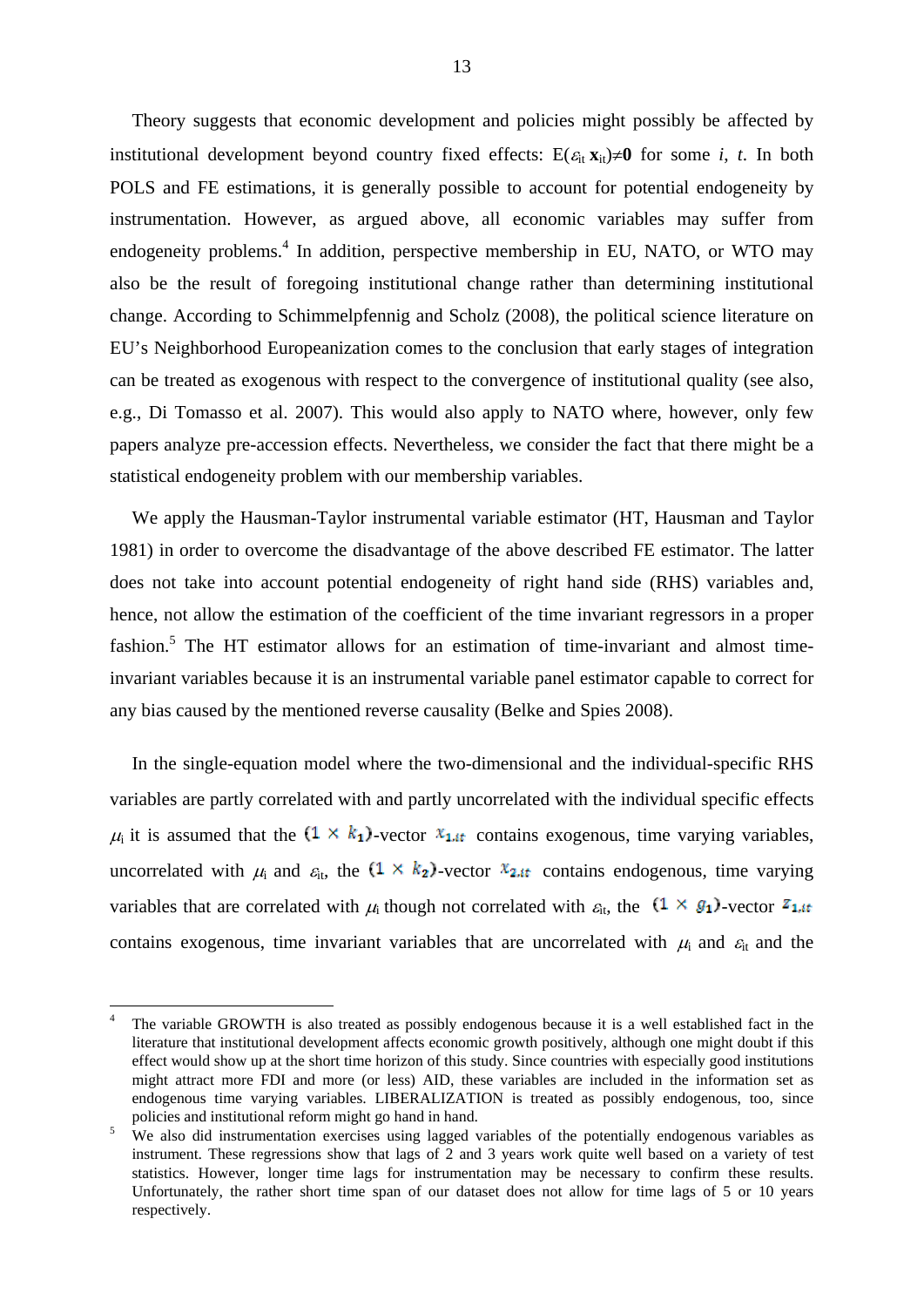$(1 \times g_2)$ -vector  $z_{2,4t}$  containing endogenous, time invariant variables that are correlated with  $\mu_i$  and orthogonal to  $\varepsilon_i$ . Accordingly, the Hausman-Taylor model can be written as

$$
y_{it} = x_{1, it} \beta_1 + x_{2, it} \beta_2 + z_{1, i} \delta_1 + z_{2, i} \delta_2 + \mu_i + \epsilon_{it} \qquad i = 1, 2, ..., N; \quad 1 < t < T
$$

where  $\mu_1$  is IID(0, $\sigma_{\mu}^2$ ) and  $\epsilon_{\text{lt}}$  IID(0, $\sigma_{\epsilon}^2$ ). As an orderly least squares estimation of the model is inconsistent and biased and the FE estimator, although consistent, using the within transformation effaces the individual level effects, Hausman and Taylor (1981) suggest an instrumental variable estimator which performs a two-stage-least-square estimation utilizing  $x_1$ ,  $z_1$  and the within transformation matrix for  $\overline{y}$ . In order to identify the model there are at least as many time-varying exogenous regressors needed as there are individual time-invariant endogenous regressors, i.e.  $(k_1 \geq g_2)$ .

# **4. Empirical results**

Our results based on the HT estimator are provided in Table 3. Appendix Tables A1 and A2 contain the background POLS and FE estimators for the purpose of comparison. We allow for possible endogeneity of the integration variables - NATO MAP, EU\_SAA and WTO – and the economic variables - GROWTH, INFLATION, AID, FDI, and LIBERALIZATION. Hence, the selection of variables included in  $x_{2,tt}$  and  $z_{2,tt}$  is the following:  $x_{2,tt}$ , i.e. the vector of endogenous time-varying variables, includes GROWTH, FDI, AID, INFLATION and LIBERALIZATION.  $z_{2,t}$ , the vector of time-invariant endogenous variables, incorporates NATOMAP, WTO and EU SAA.

#### Table 3 about here  $-$

Because HT regressions are restricted with respect to the number of potentially endogenous variables we run a basic model including the integration variables as well as LIBERALIZATION and WESTERN (columns 1 and 2). We then proceed by adding, alternatively, the (other) economic variables (columns 3 and 4) and the political variables (columns 5 to 7). As can be seen in Table 3, the overall Wald-test suggests that the respective model variations have explanatory power.

As a first result, the HT regressions confirm a quite strong impact of both SAA and MAP on institutional development which is also evident in POLS and FE regressions. To the contrary, WTO which showed some significance in POLS is insignificant if potential endogeneity problems are taken into account. Countries which have the corresponding relationship with EU have a WBGI which is about 0.9 points higher compared to otherwise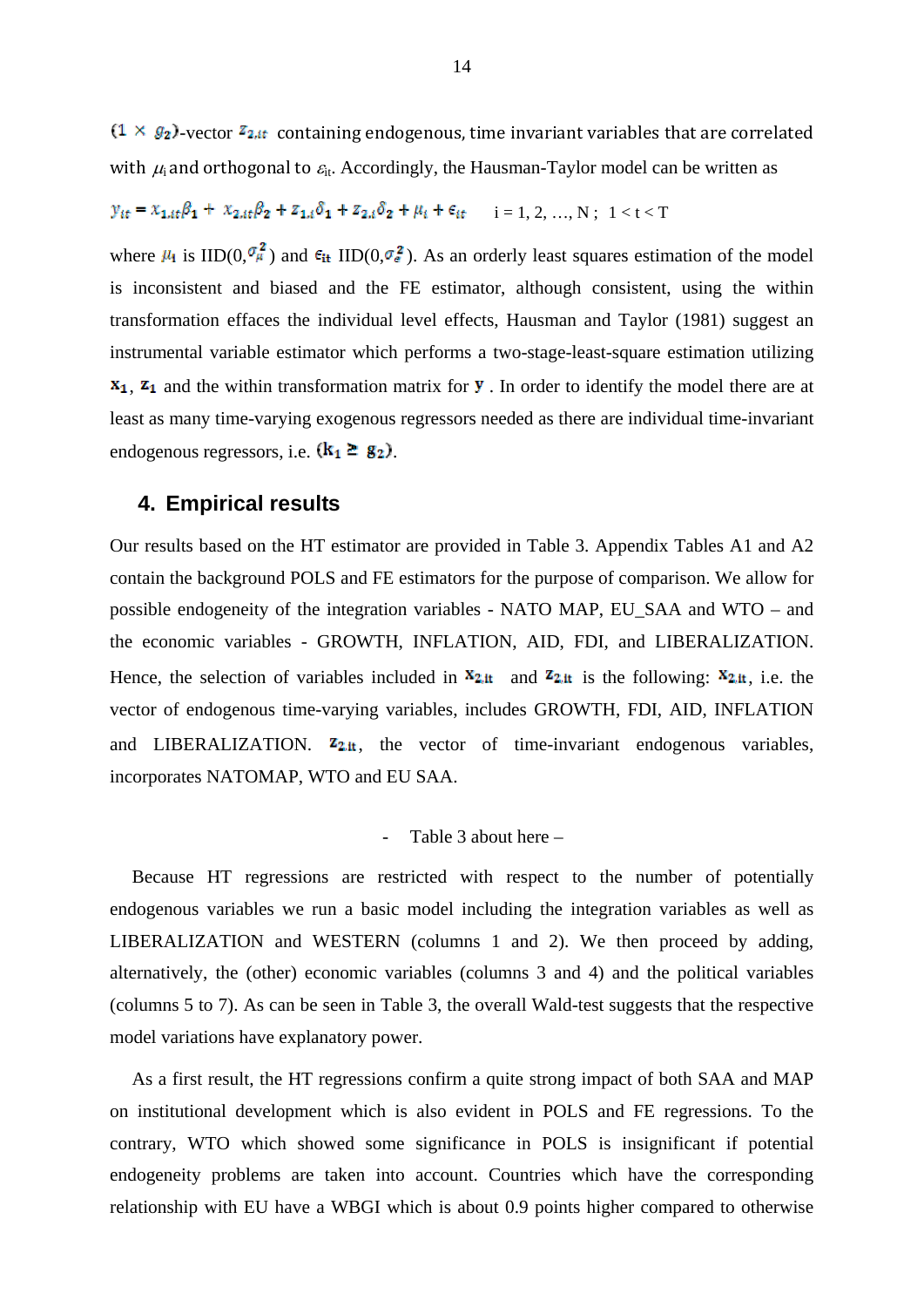identical countries without these relationships, roughly one quarter of a standard deviation of WBGI. The ceteris paribus effect of NATO MAP is somewhat lower, between 0.5 and 0.7. The implication of these estimates is that international organizations like the NATO and the EU can exert a positive influence on institutional development when they establish tighter relationships with these countries.

Second, the other two variables of our basic model – LIBERALIZATION and WESTERN also reveal a strong positive impact on institutional quality throughout all regressions. Being close to Western Europe in terms of geography, culture, and income level pre-determines to a large extent the level of institutional quality. To the contrary, however, countries may well break path-dependency by economic reform and openness which has clear pay-offs terms of better institutions.

Third, economic variables except AID remain insignificant if endogeneity is properly treated by the HT estimator. While FDI and TRADE do not show any significance POLS estimation would have led to the conclusion that trade is positive and growth negative for institution building. In the case of growth, this would have implied that lower growth induced a higher reform effort by countries taking advantage of a window of opportunity for change. In the case of aid inflow, our regression point to strong negative effect of resource inflows on governance indicators which fits to the hypothesis that these inflows lead to a lower reform effort or provide opportunities for autocratic and corrupt governments to live on rents.

Finally, the political variables except ENDOWMENT show the expected sign, i.e., at the start of transition, tensions and conflicts were bad and a strong position of democratic parties was good for building good institutions. The coefficient of endowment with natural resources is negative but not significant in our country sample.

Looking at the size of coefficients, it is evident that path-dependency clearly matters. Belonging to the Western community implies a higher level of institutional quality. However, economic liberalization as well as prospective membership both EU and NATO clearly matter. This result proves to be robust across all specifications shown in Table 3 as well as over alternative estimation methods as shown by the comparison between Table 3 and Appendix Tables 1 and 2. Overall, EU SAA and NATO MAP explain about 25 percent of the standard deviation of the dependent variable.

Figure 1 takes a look at the development of the dependent variables in countries which entered EU SAA or NATO MAP. Several groups of countries can be distinguished in this respect: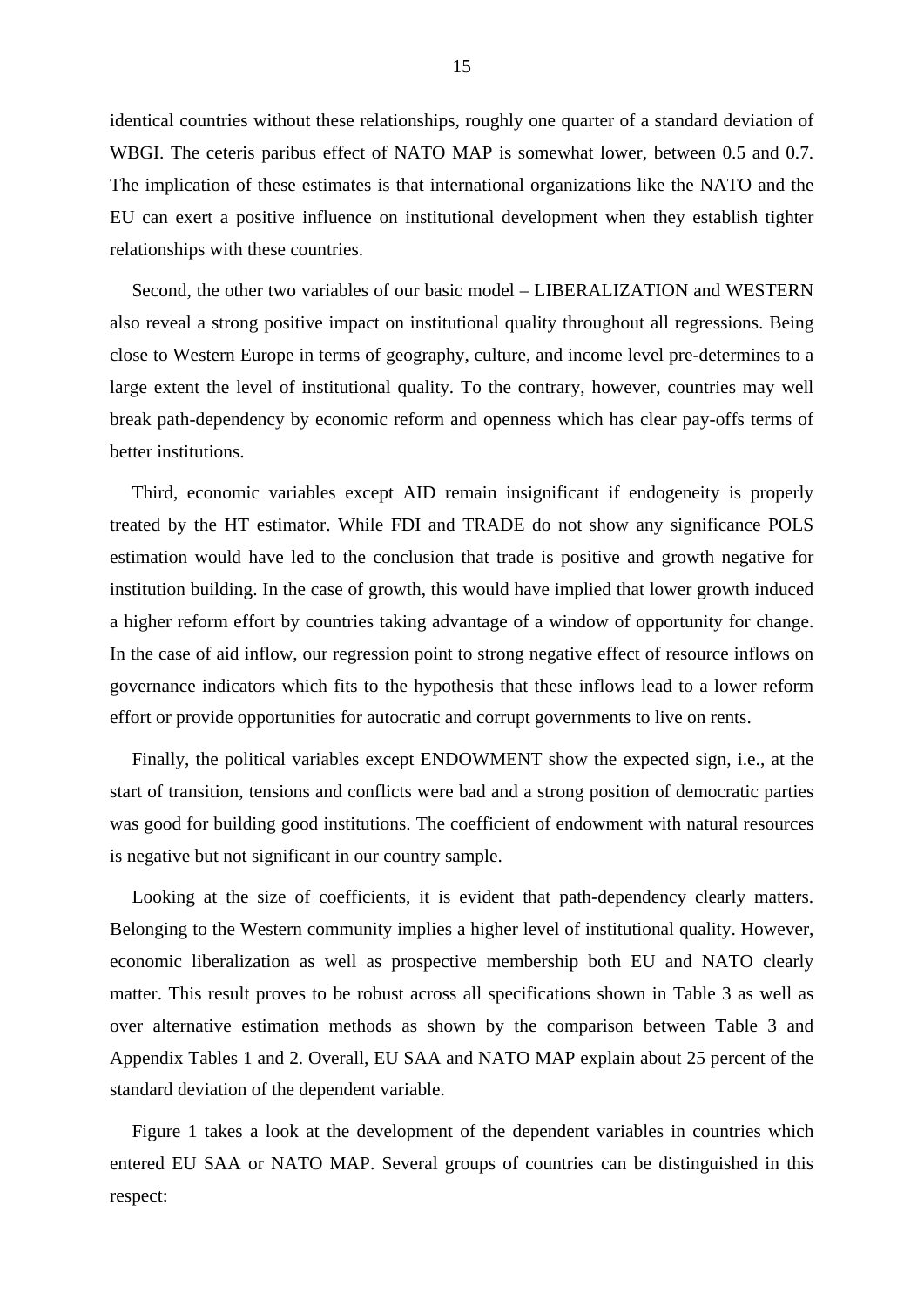#### - Figure 1 about here -

- The early entries Czech Republic, Hungary, and Poland do not reveal any positive development during the NATO accession or after. However, these countries already revealed comparatively good levels of institutional quality in the mid-1990s. The same applies to Slovenia which entered two years later.
- The Baltic countries Lithuania and Latvia clearly improved their institutional quality after entering MAP. Estonia established an exceptional case in the whole sample of countries because it started from a high level in the mid-1990s but continued a strong positive trend possibly supported by MAP but also revealing a strong internal willingness to achieve convergence.
- In other CEECs, Slovakia and Romania are cases which demonstrate an improved trend towards better institutions following entry into MAP. In Bulgaria, convergence continued although at a lower pace than during the period 1996-98.
- Possibly the Balkan countries provide the most interesting cases because they benefitted from both EU SAA and NATO MAP. In Croatia, both SAA and MAP were concluded in the midst of a positive development which began to flatten, a development which was not strongly affected by either SAA or MAP. Albania is a case where entry into MAP happened long before entry into SAA. As can be seen, the trend for institutional development actually became positive during MAP and SAA possibly strengthened this trend although it came rather later in our observation period. As in Albania, SAA followed MAP in the Republic of Macedonia. Here, the negative trend ended around entry into MAP and became positive after entry into SAA.

Overall, this descriptive picture together with the estimation results shown in Table 3 suggest that especially NATO MAP but also EU SAA may have had a positive impact on institutional development in our sample countries.

# **5. Summary and policy conclusions**

Focusing on a sample of 25 transition countries, this paper provides a comprehensive analysis of potential drivers of institutional change as measured by the World Bank Governance Indicators (WBGI). These indicators measure a broad range of institutional features ranging from voice and accountability to control of corruption. We exploit the fact that institution building in transition countries is a unique historic experiment which allows detecting institutional change not only between countries but also over time within one or two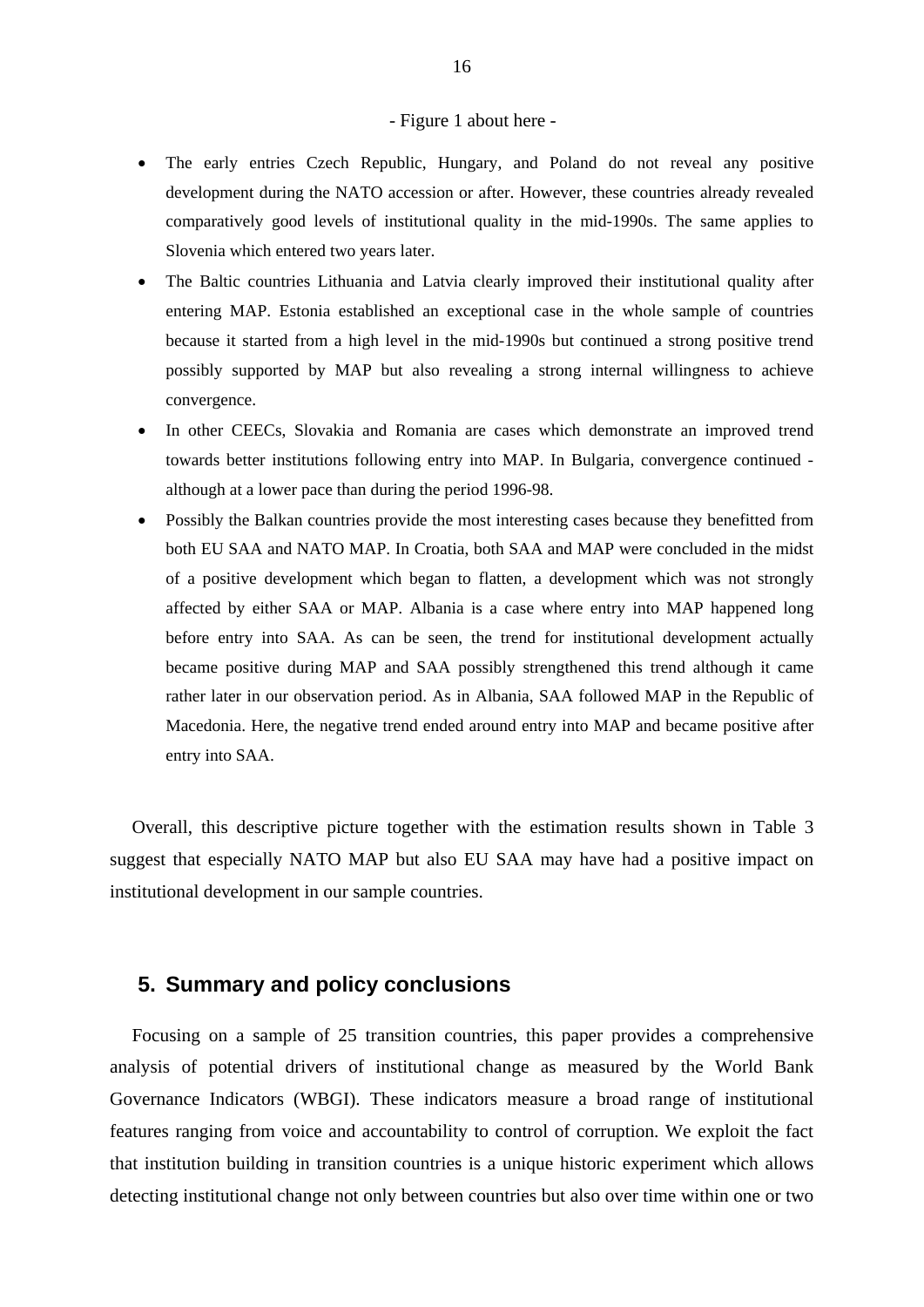decades. We employ a Hausman-Taylor estimator which takes into account the potential endogeneity of a range of explanatory and in some cases only slowly moving variables. The latter include dummy variables which account for the entry of transition countries into cooperation agreements with EU or NATO leading to membership conditioned on fulfilling specified criteria.

One novel finding of this study is that, in addition to EU accession conditionality, the perspective of NATO membership has also influenced institutional development positively. Measuring this influence by the existence of a NATO Membership Action Plan for a country, we find strong evidence for this positive influence. Using different estimators which account for unobserved heterogeneity and endogeneity we find a sizeable positive and significant coefficient across many different model specifications. While, to our knowledge, this influence of NATO has been neglected in the existing literature, we offer an explanation of this influence similar to that used in earlier papers for the EU membership perspective. Via one of its five criteria for membership, the NATO induces countries to commit to the rule of law and human rights, the democratic control of the armed forces, and to settle conflicts peacefully. In contrast to the EU and other international organizations, NATO is able to offer regional and international security as a big "carrot" in return for institutional development and is, therefore, able to provide additional incentives beyond economic incentives.

Nevertheless, integration into the EU clearly matters. As in Di Tommaso et al. (2007), even basic relationships of a country with the EU improve its institutional quality beyond merely economic institutions. The study also confirms some results of previous studies which might serve as an additional successful robustness check. Belonging to the Western community and initial (political) conditions matters for institutional development and is best understood as a fact that can be taken as evidence for path-dependency as in Beck and Laeven (2006). Economic policy also matters, as shown by the robust and positive influence of economic liberalization which is measured by the EBRD index. Hence, in line with Havrylyshyn (2006), economic policies allow to break path-dependency even when focusing on a rather broad concept of institutional development.

All in all, our results imply that internal and external actors can influence institutional development in transition countries positively. Internal actors can break path-dependencies through policy reforms, whereas both EU and NATO can have a positive impact through cooperation agreements that lead to membership as is the case with SAAs and MAPs. At the same time, it supports the argument that NATO may provide significant additional incentives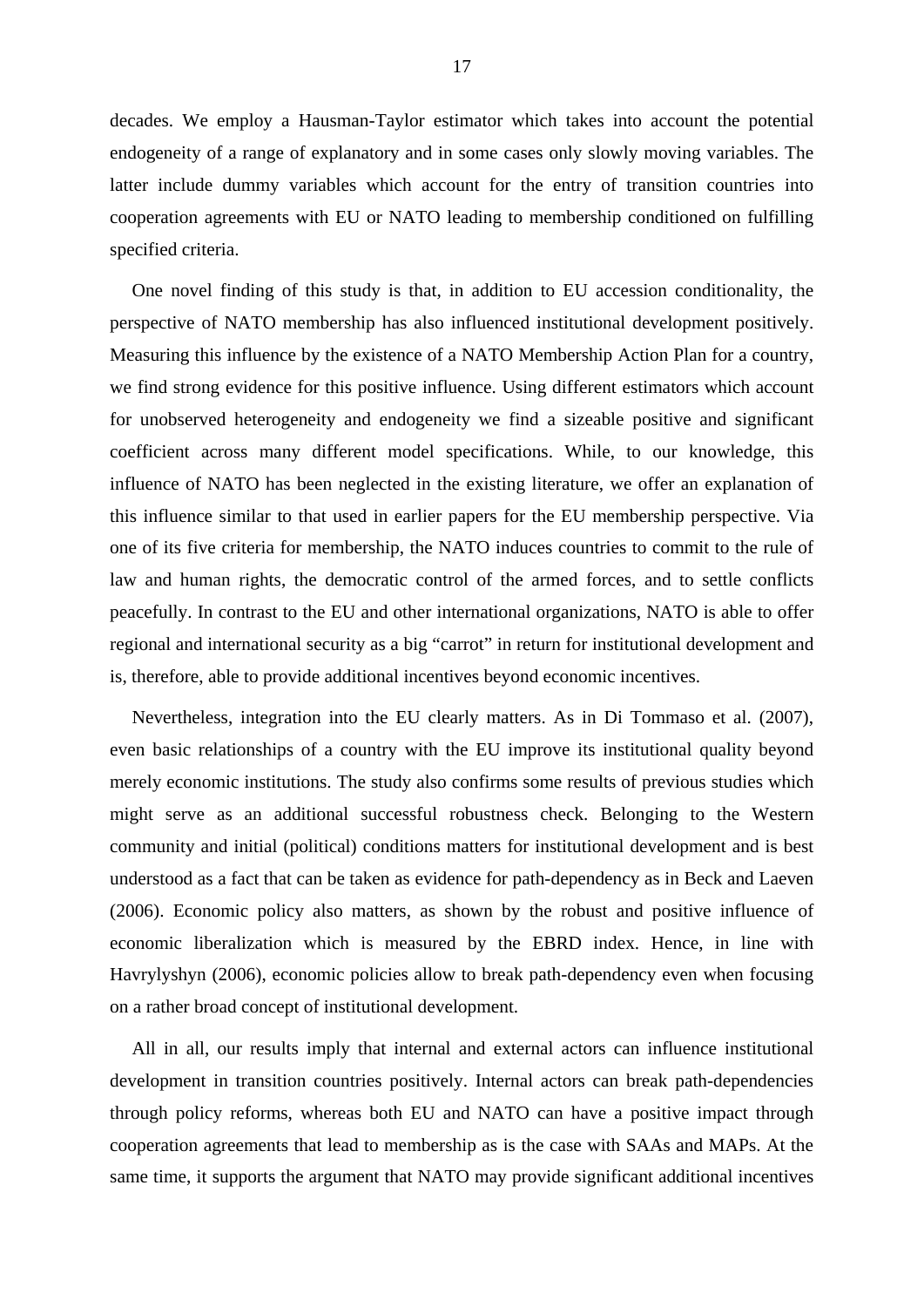for good governance. Given the importance of regional security, the latter result may even figure more prominently in the future.

### **References**

- Acemoglu, D. and Robinson, J.A. (2006). *Economic Origins of Democracy and Dictatorship*, New York: Cambridge University Press.
- Acemoglu, D., Johnson, S., Robinson, J.A. and Yared, P. (2007). 'Reevaluating the Modernization Hypothesis', NBER Working Paper No. 6430, National Bureau of Economic Research.
- Andrei, T. and Teodorescu, D. (2005). 'The Link Between Corruption, Development, and Military Expanditures: Making the Case for Accession to NATO', *International Journal of Economic Development*, 7(1), pp 1–24.
- Asmus, R. (2002). *Opening NATO's Door*, New York: Columbia University Press.
- Auty, R.M. (2001). *Resource Abundance and Economic Development*, Oxford: Oxford University Press.
- Bacchetta, M. and Drabek, Z. (2004). 'Tracing the Effects of WTO Accession on Policy-making in Sovereign States: Preliminary Experience from the Recent Experience of Transition Countries', *The World Economy*, 27 (7), pp. 1083–1125.
- Baum, C.F., Schaffer, M.E. and Stillman, S. (2007). ivreg2: Stata module for extended instrumental variables/2SLS, GMM and AC/HAC, LIML and k-class regression. http://ideas.repec.org/c/boc/bocode/s425401.html (15 October 2007).
- Beck, T. and Laeven, L. (2006). 'Institution Building and Growth in Transition Economies', *Journal of Economic Growth*, 11(2), pp. 157-186.
- Belke, A., Goecke, M. and Hebler, M. (2005). 'Institutional Uncertainty and European Social Union: Impacts on Job Creation and Destruction in the CEECs', *Journal of Policy Modeling*, 27(3), pp. 345-354.
- Belke, A. and Spies, J. (2008). 'Enlarging the EMU to the East What Effects on Trade?', *Empirica*, 35, pp. 369-389.
- Brückner, M. and Ciccone, A. (2008). 'Rain and the Democratic Window of Opportunity', CEPR Discussion Paper No. 6691, Centre for Economic Policy Research, London.
- Busse, M., Borrmann, A., Fischer, S. and Gröning, S. (2007). *Institutions, Governance and Trade An Empirical Investigation of the Linkages in View of the Proposed ACP/EU Economic Partnership Agreements*, Hamburg, Hamburg Institute of International Economics (HWWI).
- Busse, M. and Gröning, S. (2009). 'Does Foreign Aid Improve Governance?', *Economics Letters*, 104(2), pp. 76-78.
- Claessens, S., Cassimon, D. and van Campenhout, B. (2007). 'Empirical Evidence On the New International Aid Architecture', WEF Working Paper No. 0026, Washington D.C.
- Collier, P. and Hoeffler, A. (2004). 'Greed and Grievance in Civil Wars', *Oxford Economic Papers*, 56, pp. 663–595.
- De Melo, M., Denzier, C., Gelb, A. and Tenev, S. (2001). 'Circumstance and Choice: The Role of Initial Conditions and Policies in Transition Economies', *World Bank Economic Review*, 15(1), pp. 1–31.
- Di Tommaso, M.L., Raiser, M. and Weeks, M. (2007). 'Home Grown or Imported? Initial Conditions, External Anchors, and the Determinants of Institutional Reform in the Transition Economies', *Economic Journal*, 117, pp. 858–881.
- Dixit, A., Grossman, G.M. and Helpman, E. (1997). 'Common Agency and Coordination: General Theory and Application to Government Policy Making', *Journal of Political Economy*, 105(4), pp. 752–769.
- EBRD (1999). *Transition Report 1999: Ten Years of Transition*, European Bank for Reconstruction and Development, London.
- Epstein, R.A. (2005). 'NATO Enlargement and the Spread of Democracy: Evidence and Expectations', *Security Studies*, 14(1), pp. 63 – 105.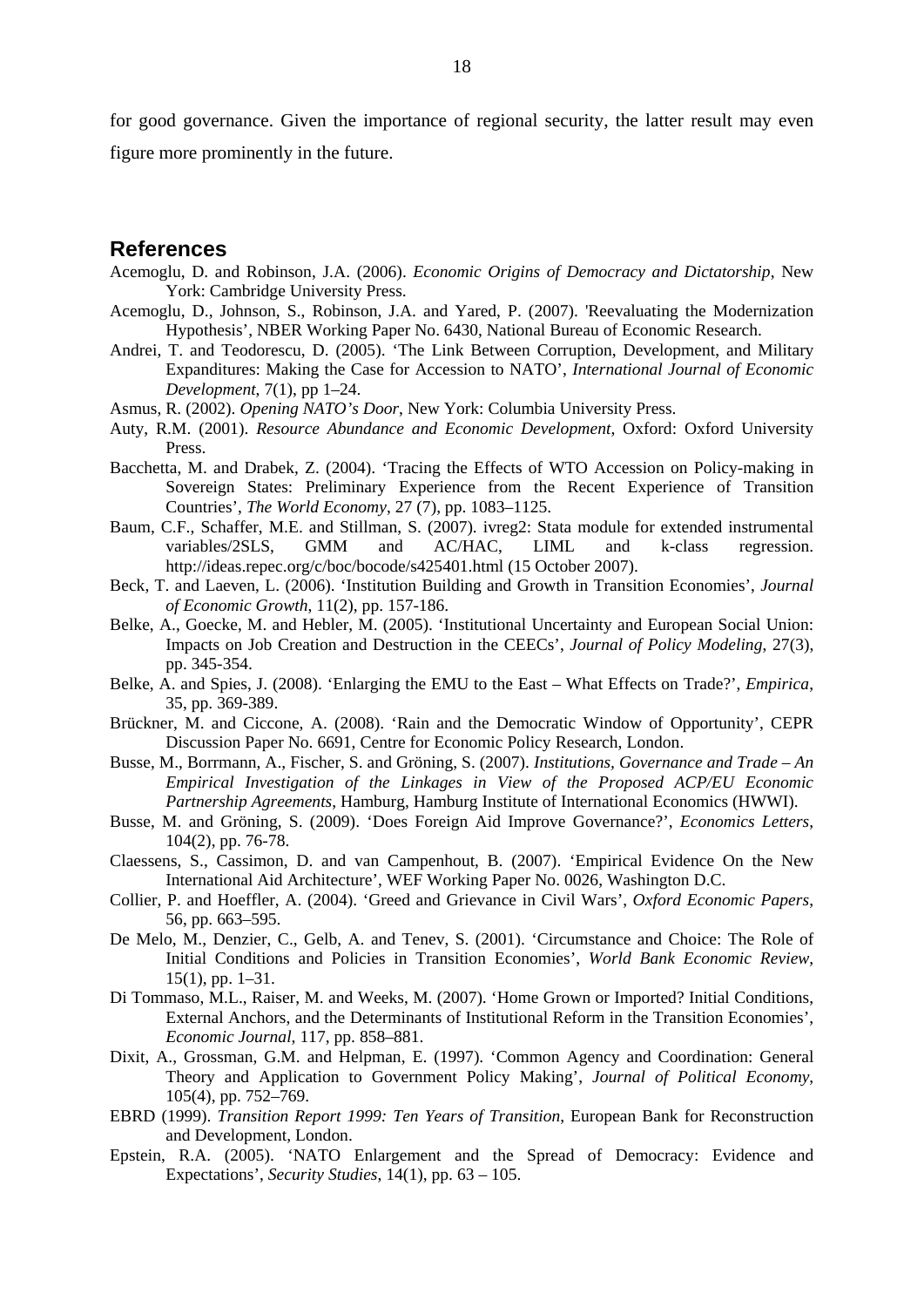- Fierke, K..M. and Wiener, A, (1999). 'Contracting Institutional Interests. EU and NATO Enlargement', *Journal of European Publicy??*, 5, pp. 721-742.
- Fish, S.M. (1997). 'The Determinants of Economic Reform in the Post-Communist World', *East European Politics and Societies*, 12(1), pp. 31–78.
- Gleditsch, K.S. and Ward, M.D. (2001). 'Measuring Space: A Minimum-Distance Database and Applications to International Studies', *Journal of Peace Research*, 38(6), pp. 739–758.
- Guiso, L., Sapienza, P. and Zingales, L. (2006). 'Does Culture Affect Economic Outcomes?', *Journal of Economic Perspectives*, 20(2), pp. 23–48.
- Haughton, T. (2007). 'When Does the EU Make a Difference? Conditionality and the Accession Process in Central and Eastern Europe', *Political Studies Review*, 5(2), pp. 233–246.
- Hausman, J.A. and Taylor, W.E., (1981). 'Panel Data and Unobservable Individual Effects', *Econometrica*, 49, pp. 1377-1398.
- Havrylyshyn, O. (2006). *Divergent Paths in Post-communist Transformation Capitalism for All or Capitalism for the Few?*, Studies in Economic Transition, Basingstoke and Hapshire: Palgrave Macmillan.
- Hellmann, J.S., Jones, G. and Kaufmann, D. (2002). 'Far From Home: Do Foreign Investors Import Higher Standards of Governance in Transition Economies?' World Bank Policy Research Working Paper Series, Washington, D.C.
- Holbrooke, R. (1995). 'America, A European Power', *Foreign Affairs*, 74 (2), pp. 38-51.
- IMF (2005). *World Economic Outlook*, *Chapter III: Building Institutions*, Washington, D.C.
- IMF (2006). *Directions of Trade Statistics*, Washington, D.C.
- Isham, J., Wookcock, M., Pritchett L. and Busby, G. (2005). 'The Varieties of Resource Experience: How Natural Resource Export Structures Affect the Political Economy of Economic Growth', *The World Bank Economic Review*, 19(2), pp. 141–174.
- Islam, R. and Montenegro, C.E. (2002). 'What Determines the Quality of Institutions?', World Bank Policy Research Working Paper No. 2764, Washington, D.C.
- Kaufmann, D., Kraay, A. and Mastruzzi, M. (2007). 'Governance Matters VI: Governance Indicators for 1996-2006', World Bank Policy Research Working Paper No. 4280, Washington D.C.
- Kitschelt, H. (2001). 'Post-Communist Economic Reform. Causal Mechanisms and Concomitant Properties', Department for Political Science, Duke University, Durham, Mimeo.
- Kleibergen, F. and Paap, R. (2006). 'Generalized Reduced Rank Tests Using the Singular Value Decomposition', *Journal of Econometrics*, 133, pp. 97–126.
- Kopstein, J.S. and Reilly, D.A. (2000). 'Geographic Diffusion and the Transformation of the Postcommunist World', *World Politics*, 53, pp. 1–37.
- Kornai, J. (2006). 'The Great Transformation of Central Eastern Europe. Success and Disappointment', *Economics of Transition*, 14(2), pp. 207-244.
- La Porta, R., Shleifer, A. and Vishny, R. (1999). 'The Quality of Government', *Journal of Law, Economics and Organisation*, 15(1), pp. 222-279.
- Lipset, S.M. (1959). 'Some Social Requisites of Democracy: Economic Development and Political Legitimacy', *The American Political Science Review*, 53(1), pp. 69–105.
- Olson, M. (2000). *Power and Prosperity: Outgrowing Communist and Capitalist Dictatorships*, New York: Basic Books.
- Paldam, M. (2002). 'The Cross-Country Pattern of Corruption: Economics, Culture and the Seesaw Dynamics', *European Journal of Political Economy*, 18, pp. 215–240.
- Paldam, M. and Gundlach, E. (2008), 'Two Views on Institutions and Development: The Grand Transition vs. the Primacy of Institutions', *Kyklos* 61 (1), pp. 65-100.
- Ploeg, F. van der (2007). Challenges and Opportunities of Resource-Rich Economies, CEPR Discussion Papers No. 5688, Centre for Economic Policy Research, London.
- Pop-Eleches, G. (2007). 'Between Historical Legacies and the Promise of Western Integration: Democratic Conditionality after Communism', *East European Politics and Societies*, 21(1), pp. 142-161.
- Plümper, T, and Troeger, V. (2007). 'Efficient Estimation of Time-Invariant and Rarely Changing Variables in Finite Sample Panel Analyses with Unit Fixed Effects', *Political Analysis*, 15(2), pp. 124-139.
- Rajan, R. and A. Subramanian (2007). Does Aid Affect Governance? *American Economic Review*, 97(2), pp. 322-27.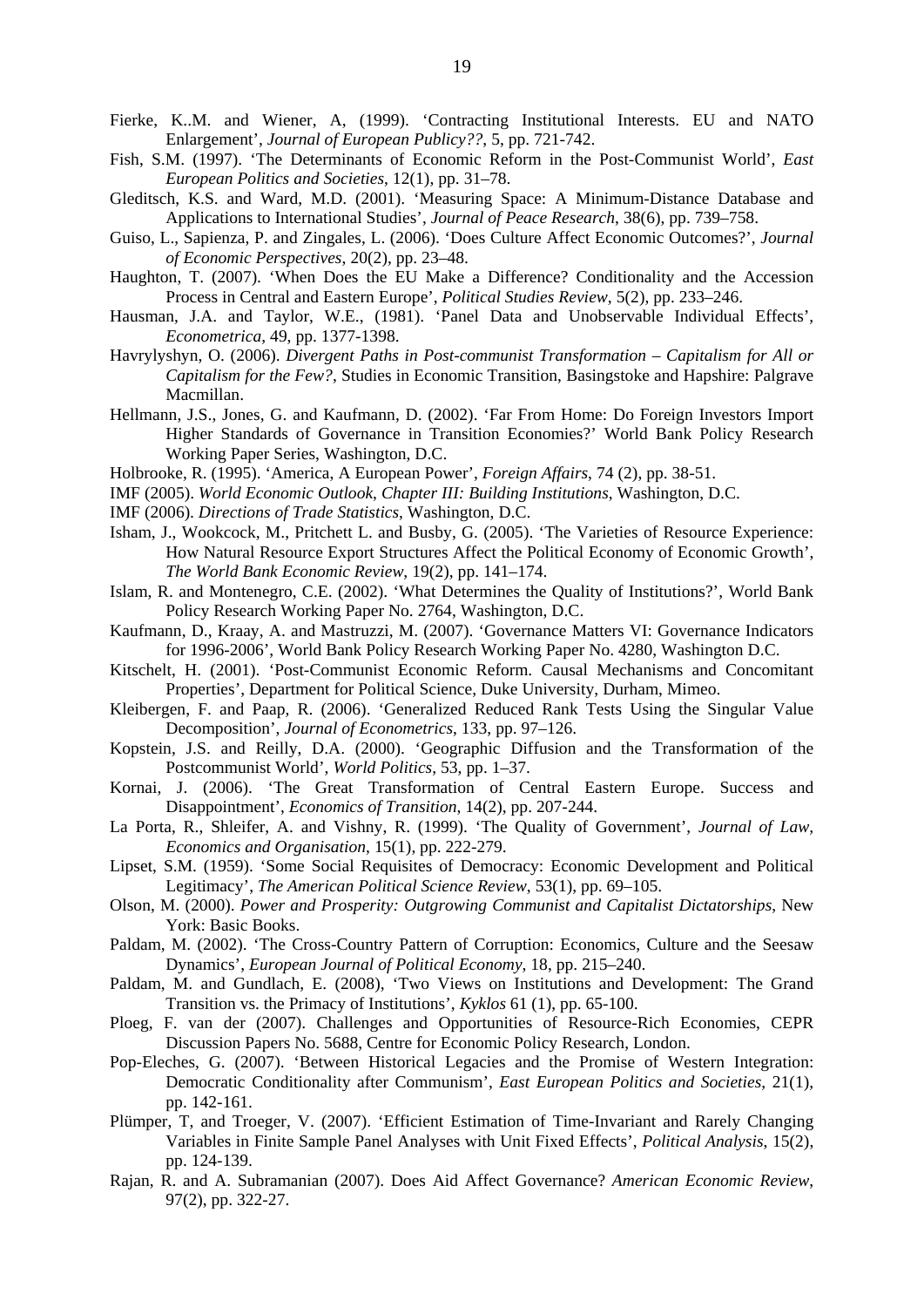- Reiter, D. (2001). 'Why NATO Enlargement Does Not Spread Democracy', *International Security*, 25 (4), pp. 59-60.
- Roland, G. (2006). 'After Enlargement: Institutional Achievements and Prospects in the New Member States', in Detken, C., Gaspar, V. and Noblet, G. (ed.), *The New EU Member States - Convergence and Stability*, Frankfurt, European Central Bank.
- Sala-i-Martin, X. and Subramanian, A. (2003). 'Addressing the Natural Resource Curse: An Illustration from Nigeria', NBER Working Paper No. 9804, National Bureau of Economic Research.
- Sandler, T. and Hartley, K. (1999). *The political economy of NATO: past, present, and into the 21st century*, Cambridge: Cambridge University Press.
- Schaffer, M.E. (2007). xtivreg2: Stata module to perform extended IV/2SLS, GMM and AC/HAC, LIML and k-class regression for panel data models. http://ideas.repec.org/c/boc/bocode/s456501.html (04 November 2007).
- Schimmelpfennig, F. (2007). 'European Regional Organizations, Political Conditionality, and Democratic Transformation in Eastern Europe', *East European Politics and Societies*, 21, p. 126-141.
- Schimmelpfennig, F. and Sedelmeier, U. (eds) (2005). *The Europeanization of Central and Eastern Europe*, Ithaca and NY: Cornell University Press.
- Schimmelpfennig, F. and Scholz, H. (2008). , EU Democracy Promotion in the European Neighbourhood: Political Conditionality, Economic Development and Transnational Exchange', *European Union Politics*, 9 (2), pp. 187-215.
- Stock, J.H. and Watson, M.W. (2006). 'Heteroskedasticity-robust Standard Errors for Fixed Effects Panel Data Regressions', NBER Technical Working Paper No. 323, National Bureau of Economic Research.
- Stock, J.H. and Wright, J.H. (2000). 'GMM with Weak Identification', *Econometrica*, 68(5), pp. 1055- 1096.
- Stock, J.H., Wright, J.H. and Yogo, M. (2002). 'A Survey of Weak Instruments and Weak Identification in Generalized Method of Moments', *Journal of Business and Economic Statistics*, 20(4), pp. 518-529.
- Thiele, R., P. Nunnemkamp and Dreher, A. (2007). Do Donors Target Aid in Line with the Millenium Development Goals? A Sector Perspective of Aid Allocation, *Review of World Economics*, 143(4), pp. 596-630.
- Vinhas de Souza, L., Schweickert, R., Movchan, V., Bilan, O. and Burskovskyj, I. (2006). 'Now so Near, and Yet Still do Far: Relations between Ukraine and the European Union', in Havrylyshyn, O. and Vinhas de Souza, L. (ed.), *Return to Growth in CIS Countries*, Berlin: Springer.
- Way, L.A. and Levitsky, S. (2007). 'Linkage, Leverage, and the Post-Communist Divide', *East European Politics and Societies*, 21, p. 48-66.
- Wei, S.-J. (2000). 'Natural Openness and Good Governance', World Bank Policy Research Paper No. 2411, Washington, D.C.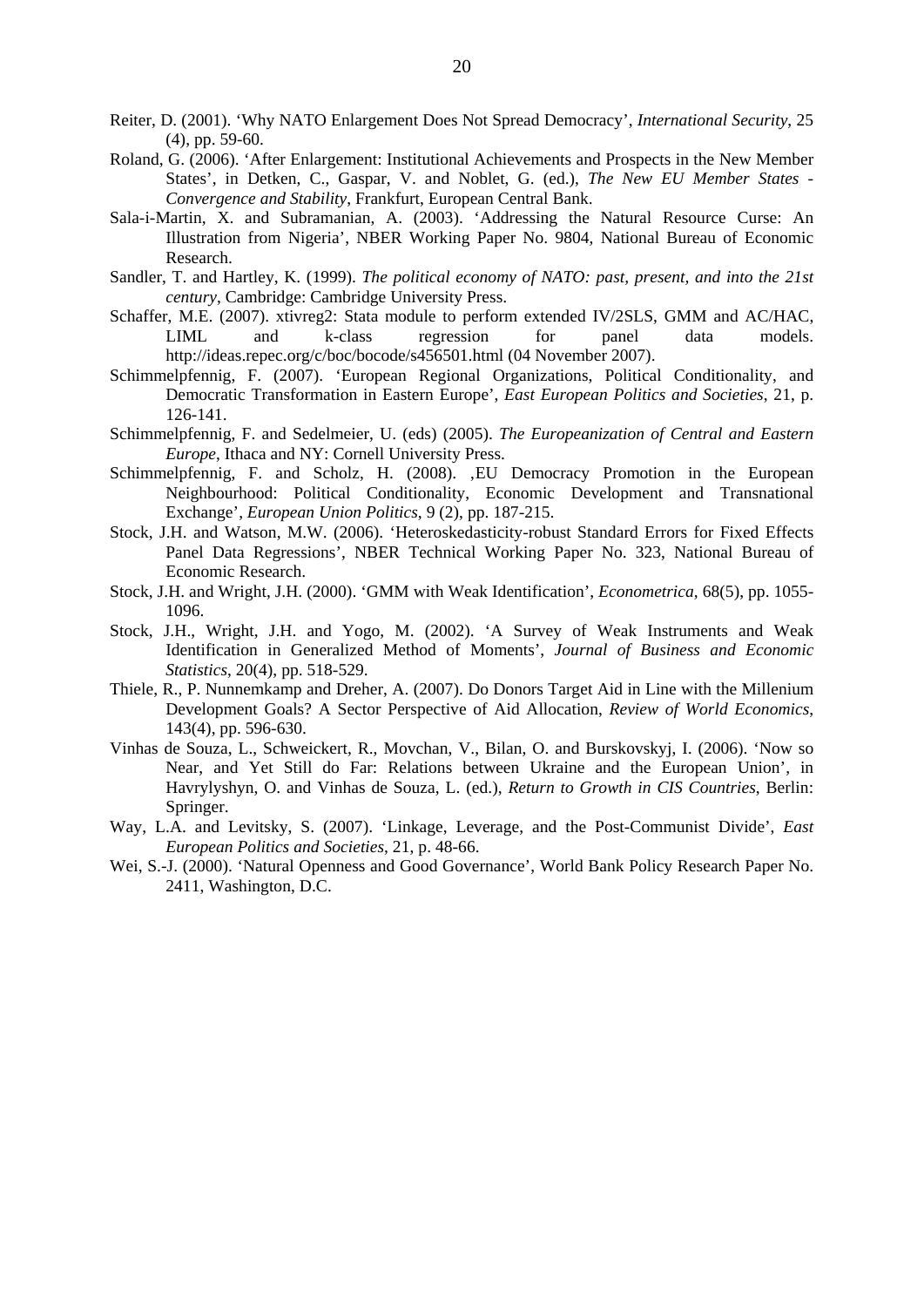

Figure 1 – *World Bank Government Indices and the Events of NATO MAP and EU SAA* 

*Source*: See Table 2; own calculations.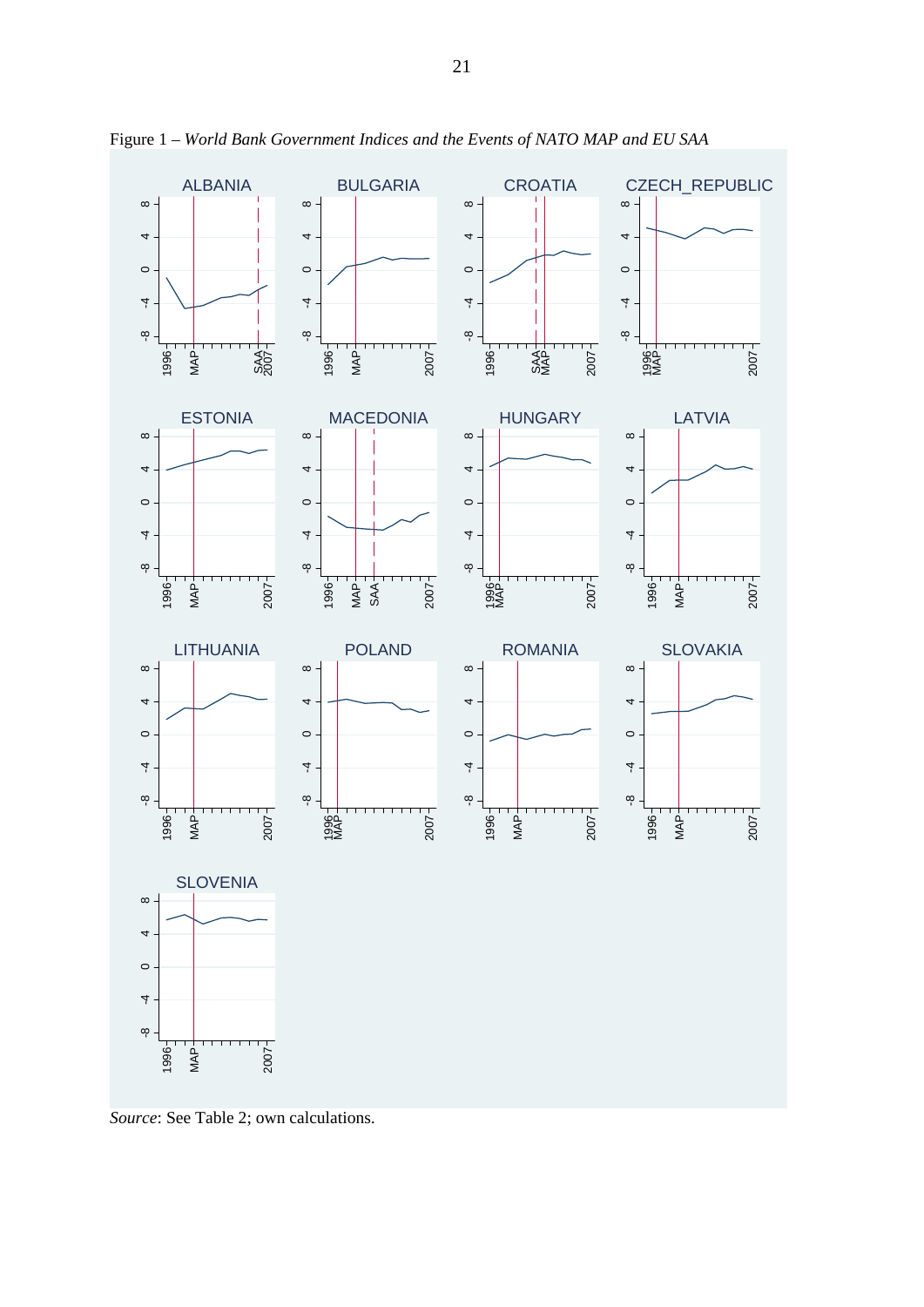|                                           |                                                                                                      |                                                              |                                                              |                                                              | EU                                                           |                                                              |                                     |                                  |                                      | <b>WTO</b>                                                   | <b>NATO</b>                                                  |                                                              |
|-------------------------------------------|------------------------------------------------------------------------------------------------------|--------------------------------------------------------------|--------------------------------------------------------------|--------------------------------------------------------------|--------------------------------------------------------------|--------------------------------------------------------------|-------------------------------------|----------------------------------|--------------------------------------|--------------------------------------------------------------|--------------------------------------------------------------|--------------------------------------------------------------|
| Group                                     | Country                                                                                              |                                                              |                                                              |                                                              |                                                              |                                                              |                                     |                                  |                                      |                                                              |                                                              |                                                              |
|                                           |                                                                                                      | Membership                                                   | Accession<br>Negotiations<br>End                             | Accession<br>Negotiations<br>Begin                           | Membership<br><b>Strong Notice</b>                           | EA / EAAP*<br>/ SAA<br>Signed                                | ENPAP /<br>$4CS$ / $EA^*$<br>Agreed | PCA/CA<br>in Force               | PCA/CA<br>Signed                     | Membership                                                   | Membership                                                   | MAP                                                          |
| EU 2004                                   | Czech Republic<br>Estonia<br>Hungary<br>Latvia<br>Lithuania<br>Poland<br>Slovak Republic<br>Slovenia | 2004<br>2004<br>2004<br>2004<br>2004<br>2004<br>2004<br>2004 | 2002<br>2002<br>2002<br>2002<br>2002<br>2002<br>2002<br>2002 | 1998<br>1998<br>1998<br>2000<br>2000<br>1998<br>2000<br>1998 | 1997<br>1997<br>1997<br>1997<br>1997<br>1997<br>1997<br>1997 | 1995<br>1995<br>1995<br>1995<br>1995<br>1995<br>1995<br>1996 | 1991<br>1991<br>1991<br>1991        | 1993                             | 1993                                 | 1947<br>1999<br>1973<br>1999<br>2001<br>1967<br>1947<br>1994 | 1999<br>2004<br>1999<br>2004<br>2004<br>1999<br>2004<br>2004 | 1997<br>1999<br>1997<br>1999<br>1999<br>1997<br>1999<br>1999 |
| EU 2007                                   | Bulgaria<br>Romania                                                                                  | 2007<br>2007                                                 | 2004<br>2004                                                 | 2000<br>2000                                                 | 1997<br>1997                                                 | 1995<br>1995                                                 | 1993<br>1993                        |                                  |                                      | 1996<br>1971                                                 | 2004<br>2004                                                 | 1999<br>1999                                                 |
| Western Balkan                            | Albania<br>Croatia<br>Macedonia                                                                      |                                                              |                                                              | 2005                                                         | 2003<br>2003<br>2003                                         | 2006<br>2001<br>2001                                         |                                     | 1992<br>1998                     | 1992<br>1997                         | 2000<br>2000<br>2003                                         |                                                              | 1999<br>2002<br>1999                                         |
| <b>EU South East</b><br>Neighbours        | Moldova<br>Ukraine                                                                                   |                                                              |                                                              |                                                              |                                                              |                                                              | 2005<br>2005                        | 1998<br>1998                     | 1994<br>1994                         | 2001<br>2008                                                 |                                                              |                                                              |
| <b>CIS Southern</b><br><b>Caucasus</b>    | Armenia<br>Azerbaijan<br>Georgia                                                                     |                                                              |                                                              |                                                              |                                                              |                                                              | 2006<br>2006<br>2006                | 1999<br>1999<br>1999             | 1996<br>1996<br>1996                 | 2003<br>2000                                                 |                                                              |                                                              |
| <b>EU North East</b><br><b>Neighbours</b> | Russia<br>Belarus                                                                                    |                                                              |                                                              |                                                              |                                                              |                                                              | 2003                                | 1997<br>$\ddot{\phantom{1}}$     | 1994<br>1995                         |                                                              |                                                              |                                                              |
| <b>CIS Central Asia</b>                   | Kazakhstan<br>Kyrgyz Republic<br>Tajikistan<br>Turkmenistan<br>Uzhekistan                            |                                                              |                                                              |                                                              |                                                              |                                                              |                                     | 1999<br>1999<br><br>****<br>1999 | 1995<br>1995<br>2004<br>1998<br>1996 | 1998                                                         |                                                              |                                                              |

Table 1 - *Integration of Transition Countries into EU, WTO and NATO*

*Definitions*: PCA - Partnership and Cooperation Agreement; CA - Cooperation Agreement; ENPAP - European Neighbourhood Policy Action Plan; 4CS - Four Common Spaces; EA - Europe Agreement; EAAP - Europe Agreement Additional Protocol; SAA - Stabilization and Association Agreement; Membership Strong Notice - the Luxembourg Summit of 1997 for Central and East European countries or the Thessaloniki Summit of 2003 for Western Balkans; MAP - Membership Action Plan.

*Notes*: \* European Agreements signed in 1991 with Poland, Hungary and CSFR did not involve any membership perspective and, therefore, could not be evaluated in the same way as European Agreements signed after 1993. European Agreements of 1991 were updated in 1995 with Europe Agreement Additional Protocol that includes membership perspective. — \*\* PCA was ratified by Belarus 04/05/1995, ratification not completed by EU. — \*\*\* PCA was Tajikistan 06/12/2005, ratification not completed by EU. — \*\*\*\* PCA was ratified by Turkmenistan 11/02/2004, ratification not completed by EU.

*Sources*: EU Agreements Database (http://europa.eu/abc/history/1990-1999/index\_en.htm; own summary); WTO (http://www.wto.org/english/thewto\_e/acc\_e/completeacc\_e.htm); NATO (www.nato.int; http://www.bits.de/frames/databasesd.htm)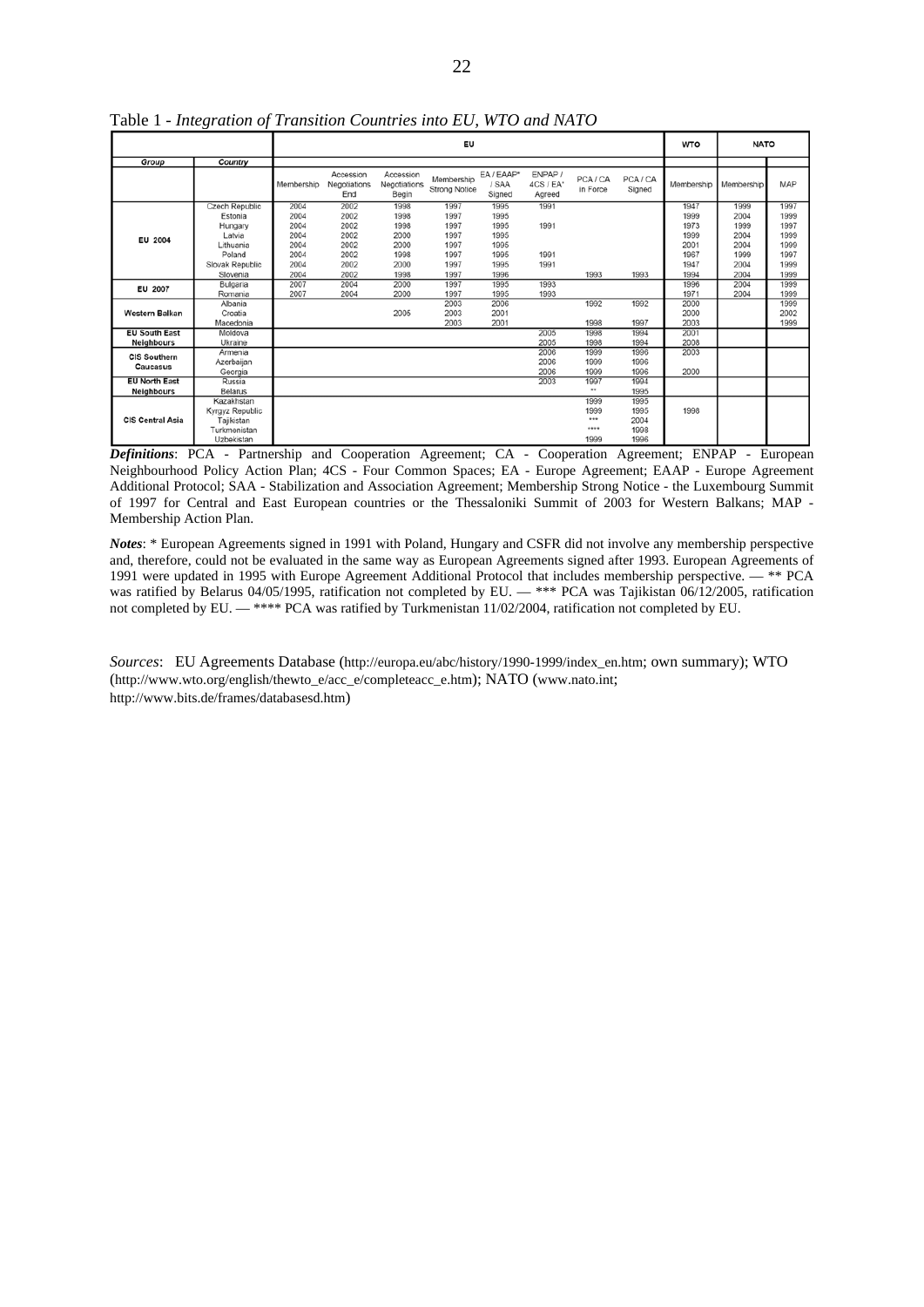| <b>Variable</b>                                 | <b>Description</b>                                                                                                                                                                                                                           | <b>Source</b>                               |  |  |  |
|-------------------------------------------------|----------------------------------------------------------------------------------------------------------------------------------------------------------------------------------------------------------------------------------------------|---------------------------------------------|--|--|--|
| <b>Dependent Variable</b>                       |                                                                                                                                                                                                                                              |                                             |  |  |  |
| <b>WBGI</b>                                     | Sum of the six WBGI sub-indices (voice and accountability, political World Bank Governance Indicators<br>stability and absence of violence, government effectiveness, regulatory website<br>quality, rule of law, and control of corruption) |                                             |  |  |  |
| <b>Explanatory Variables - External Factors</b> |                                                                                                                                                                                                                                              |                                             |  |  |  |
| Membership                                      |                                                                                                                                                                                                                                              |                                             |  |  |  |
| <b>EU SAA</b>                                   | Dummy variable which equals 1 in the year if Stabilization and EU Agreement Database<br>Association Agreement has been signed the previous year                                                                                              |                                             |  |  |  |
| <b>NATO MAP</b>                                 | Dummy variable which equals 1 starting in the year a membership action NATO website<br>plan was established.                                                                                                                                 |                                             |  |  |  |
| <b>WTO</b>                                      | Dummy variable which equals 1 for all years following WTO or GATT WTO website<br>accession.                                                                                                                                                  |                                             |  |  |  |
| Proximity                                       |                                                                                                                                                                                                                                              |                                             |  |  |  |
| AID                                             | Official Development Assistance and Official Aid (Share of GDP),<br>average over current and past two years.                                                                                                                                 | Indicators<br>World<br>Development<br>(WDI) |  |  |  |
| <b>FDI</b>                                      | Foreign Direct Investment, Net Inflows (Share of GDP), average over<br>current and past two years.                                                                                                                                           | WDI                                         |  |  |  |
| <b>WESTERN</b>                                  | Dominance of protestant or catholic Christianity $(=1, 0)$ , otherwise 0).                                                                                                                                                                   | <b>CIA World Factbook</b>                   |  |  |  |
|                                                 | <b>Explanatory Variables - Internal Economic Factors</b>                                                                                                                                                                                     |                                             |  |  |  |
| <b>Economic Policy</b>                          |                                                                                                                                                                                                                                              |                                             |  |  |  |
| <b>LIBERALIZATION</b>                           | Average of price liberalization and trade and foreign exchange European Bank for Reconstruction                                                                                                                                              |                                             |  |  |  |

Table 2 - *Overview of variable specifications and data sources for extended model*

| <b>LIBERALIZATION</b> | Average of price liberalization and trade and foreign exchange            | European Bank for Reconstruction   |
|-----------------------|---------------------------------------------------------------------------|------------------------------------|
|                       | liberalization, running from 1 to 4,66.                                   | and Development (EBRD)             |
|                       |                                                                           |                                    |
| Economic Performance  |                                                                           |                                    |
| <b>GROWTH</b>         | Growth GDP, geometric average over current and past two years.            | WDI                                |
| <b>INFLATION</b>      | Inflation, consumer prices (annual %), geometric average over current and | <b>WDI</b>                         |
|                       | past two years.                                                           |                                    |
| <b>TRADE</b>          | Total Trade with EU 15 in percent of GDP.                                 | IMF, Direction of Trade Statistics |

#### *Explanatory Variables - Internal Political Factors*

| <i><b>Opportunities</b></i> |                                                                                                                                         |                                                                                                             |
|-----------------------------|-----------------------------------------------------------------------------------------------------------------------------------------|-------------------------------------------------------------------------------------------------------------|
| <b>COHESION</b>             | (absolute value of largest non communist party vote) - (ex KP vote in first EBRD Transition Report (1999)<br>post-transition election). |                                                                                                             |
| <b>INITIAL RIGHTS</b>       | individual political rights, measured from 7 to 1 (highest)                                                                             | Freedom House                                                                                               |
| <b>TENSIONS</b>             | Binary variable: conflict yes or not.                                                                                                   | für<br>Heidelberger<br>Institut<br>Internationale Konfliktforschung;<br>http://www.hiik.de/start/index.html |
| <b>ENDOWMENT</b>            | Resource reserves, dummy variable, rich=2, moderate=1, poor=0.                                                                          | de Melo (2001); Auty (2006)                                                                                 |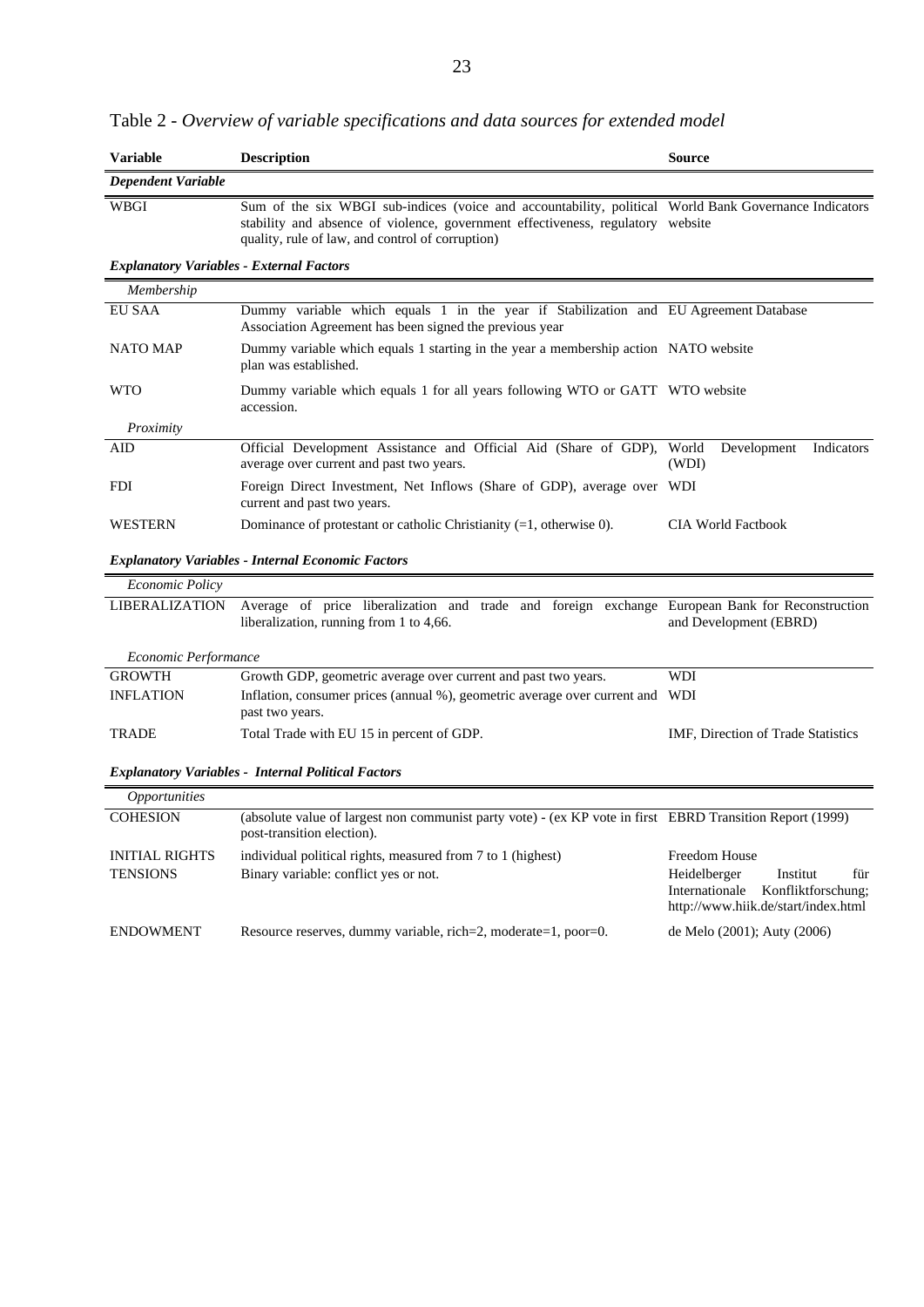| <b>WBGI</b>           | (1)         | (2)         | (3)         | (4)         | (5)         | (6)         | (7)         |
|-----------------------|-------------|-------------|-------------|-------------|-------------|-------------|-------------|
| <b>EU SAA</b>         | 0.937***    | $0.886**$   | $0.815**$   | $0.785**$   | $0.898**$   | $0.947***$  | 0.937***    |
|                       | (2.57)      | (2.37)      | (2.21)      | (2.12)      | (2.47)      | (2.66)      | (2.63)      |
| <b>NATO MAP</b>       | $0.570**$   | $0.528**$   | $0.638***$  | $0.684***$  | $0.576**$   | $0.572**$   | $0.574**$   |
|                       | (2.53)      | (2.23)      | (2.71)      | (2.73)      | (2.55)      | (2.53)      | (2.53)      |
| <b>LIBERALIZATION</b> | $1.108***$  | $1.050***$  | $0.924***$  | $0.859**$   | 1.091***    | $1.100***$  | $1.086***$  |
|                       | (3.35)      | (3.05)      | (2.70)      | (2.43)      | (3.29)      | (3.31)      | (3.25)      |
| <b>WTO</b>            |             | 0.147       | $-0.105$    | $-0.124$    |             |             |             |
|                       |             | (0.59)      | $(-0.42)$   | $(-0.49)$   |             |             |             |
| <b>AID</b>            |             |             | $-0.152***$ | $-0.149***$ |             |             |             |
|                       |             |             | $(-3.75)$   | $(-3.70)$   |             |             |             |
| <b>FDI</b>            |             |             | 0.010       | 0.014       |             |             |             |
|                       |             |             | (0.81)      | (1.04)      |             |             |             |
| <b>TRADE</b>          |             |             |             | $-0.005$    |             |             |             |
|                       |             |             |             | $(-0.54)$   |             |             |             |
| <b>GROWTH</b>         |             |             |             | 0.017       |             |             |             |
|                       |             |             |             | (0.99)      |             |             |             |
| <b>INFLATION</b>      |             |             |             | $-0.001$    |             |             |             |
|                       |             |             |             | $(-0.89)$   |             |             |             |
| <b>WESTERN</b>        | 6.603***    | $6.625***$  | $6.312***$  | 6.536***    | 6.663***    | 5.501***    | 5.434***    |
|                       | (9.28)      | (9.25)      | (8.36)      | (7.40)      | (10.11)     | (8.22)      | (8.04)      |
| <b>TENSIONS</b>       |             |             |             |             | $-1.924**$  | $-2.210***$ | $-2.233***$ |
|                       |             |             |             |             | $(-2.15)$   | $(-2.86)$   | $(-2.90)$   |
| <b>COHESION</b>       |             |             |             |             |             | $0.016***$  | $0.015***$  |
|                       |             |             |             |             |             | (2.76)      | (2.60)      |
| <b>ENDOWMENT</b>      |             |             |             |             |             |             | $-0.210$    |
|                       |             |             |             |             |             |             | $(-0.57)$   |
| <b>CONSTANT</b>       | $-8.421***$ | $-8.251***$ | $-7.147***$ | $-6.919***$ | $-6.670***$ | $-5.778$    | $-5.577***$ |
|                       | $(-6.74)$   | $(-6.44)$   | $(-5.44)$   | $(-5.17)$   | $(-4.41)$   | $(-3.64)$   | $(-3.40)$   |
| $\sigma_{_{\!M}}$     | 1.541778    | 1.5473998   | 1.6305429   | 1.8248923   | 1.3986026   | 1.1747764   | 1.1636504   |
| $\hat{\sigma_c}$      | .83930231   | .83828233   | .81542639   | .80307807   | .83930231   | .83930231   | .83930231   |
| ρ                     | .77140141   | .7731094    | .79993919   | .83775914   | .73522882   | .66206816   | .65779706   |
| Wald chi-squared      | 206.50      | 204.87      | 204.22      | 181.09      | 244.94      | 344.75      | 349.41      |

Table 3 - *Determinants of institutional change in transition countries, 1996-2008*

*Note*: z-statistics in parenthesis. \*\*\*p < 0.01, \*\*p < 0.05, \*p < 0.10.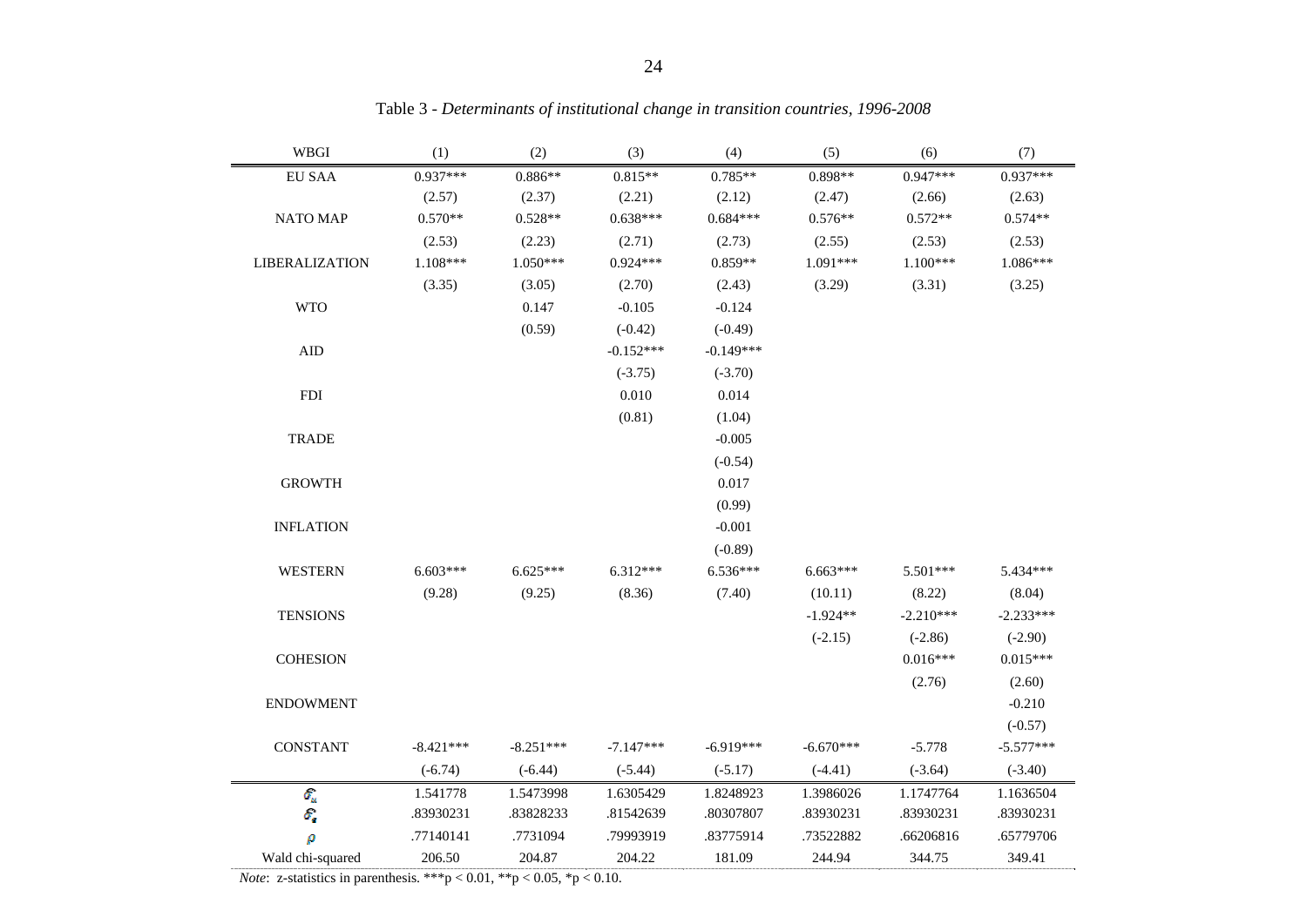| <b>WBGI</b>           | (1)           | (2)           | (3)           | (4)           | (5)           | (6)          | (7)          |
|-----------------------|---------------|---------------|---------------|---------------|---------------|--------------|--------------|
| EU_D_SAA              | $1.468$ ***   | $1.375$ ***   | $0.847**$     | $0.801$ ***   | $3.758$ ***   | $3.178$ ***  | $3.144$ ***  |
|                       | (4.30)        | (3.94)        | (2.57)        | (2.65)        | (7.32)        | (7.36)       | (7.25)       |
| <b>NATO MAP</b>       | $1.048$ ***   | $0.917$ ***   | $0.660$ **    | $-0.111$      | $2.156$ ***   | $2.143$ ***  | $2.100$ ***  |
|                       | (3.17)        | (2.64)        | (2.06)        | $(-0.36)$     | (4.13)        | (4.92)       | (4.79)       |
| <b>LIBERALIZATION</b> | $1.997$ ***   | $1.875$ ***   | $2.381$ ***   | $2.140$ ***   | $2.375$ ***   | $1.044$ ***  | $1.007$ ***  |
|                       | (11.47)       | (9.40)        | (11.82)       | (11.36)       | (8.60)        | (3.92)       | (3.73)       |
| <b>WTO</b>            |               | 0.421         | $0.629$ **    | $0.657$ **    |               |              |              |
|                       |               | (1.25)        | (2.02)        | (2.35)        |               |              |              |
| AID                   |               |               | $-0.227$ ***  | $-0.209$ ***  |               |              |              |
|                       |               |               | $(-6.87)$     | $(-6.98)$     |               |              |              |
| <b>FDI</b>            |               |               | 0.003         | $-0.015$      |               |              |              |
|                       |               |               | (0.13)        | $(-0.87)$     |               |              |              |
| <b>TRADE</b>          |               |               |               | $0.048$ ***   |               |              |              |
|                       |               |               |               | (7.13)        |               |              |              |
| <b>GROWTH</b>         |               |               |               | $-0.042$ **   |               |              |              |
|                       |               |               |               | $(-2.12)$     |               |              |              |
| <b>INFLATION</b>      |               |               |               | $-0.002$      |               |              |              |
|                       |               |               |               | $(-1.55)$     |               |              |              |
| <b>WESTERN</b>        | $5.403$ ***   | 5.411 ***     | 4.756 ***     | 3.708 ***     |               |              |              |
|                       | (18.51)       | (18.56)       | (16.48)       | (12.45)       |               |              |              |
| <b>TENSIONS</b>       |               |               |               |               | $-0.471$      | $-1.556$ *** | $-1.600$ *** |
|                       |               |               |               |               | $(-0.91)$     | $(-3.50)$    | $(-3.58)$    |
| <b>COHESION</b>       |               |               |               |               |               | $0.032$ ***  | $0.031$ ***  |
|                       |               |               |               |               |               | (9.88)       | (9.51)       |
| <b>ENDOWMENT</b>      |               |               |               |               |               |              | $-0.197$     |
|                       |               |               |               |               |               |              | $(-0.92)$    |
| <b>CONSTANT</b>       | $-11.840$ *** | $-11.517$ *** | $-12.392$ *** | $-12.086$ *** | $-12.363$ *** | $-5.492$ *** | $-5.184$ *** |
|                       | $(-18.91)$    | $(-17.03)$    | $(-19.52)$    | $(-19.09)$    | $(-11.04)$    | $(-4.72)$    | $(-4.28)$    |
| Number of obs         | 225           | 225           | 220           | 220           | 225           | 225          | 225          |
| F-Statistic           | 445.52        | 357.65        | 303.64        | 271.16        | 141.43        | 182.42       | 152.05       |

Table A.1 – *Institutional change in transition countries – POLS estimator, 1996-2008* 

*Note:* z-statistics in parenthesis. \*\*\*p < 0.01, \*\*p < 0.05, \*p < 0.10.